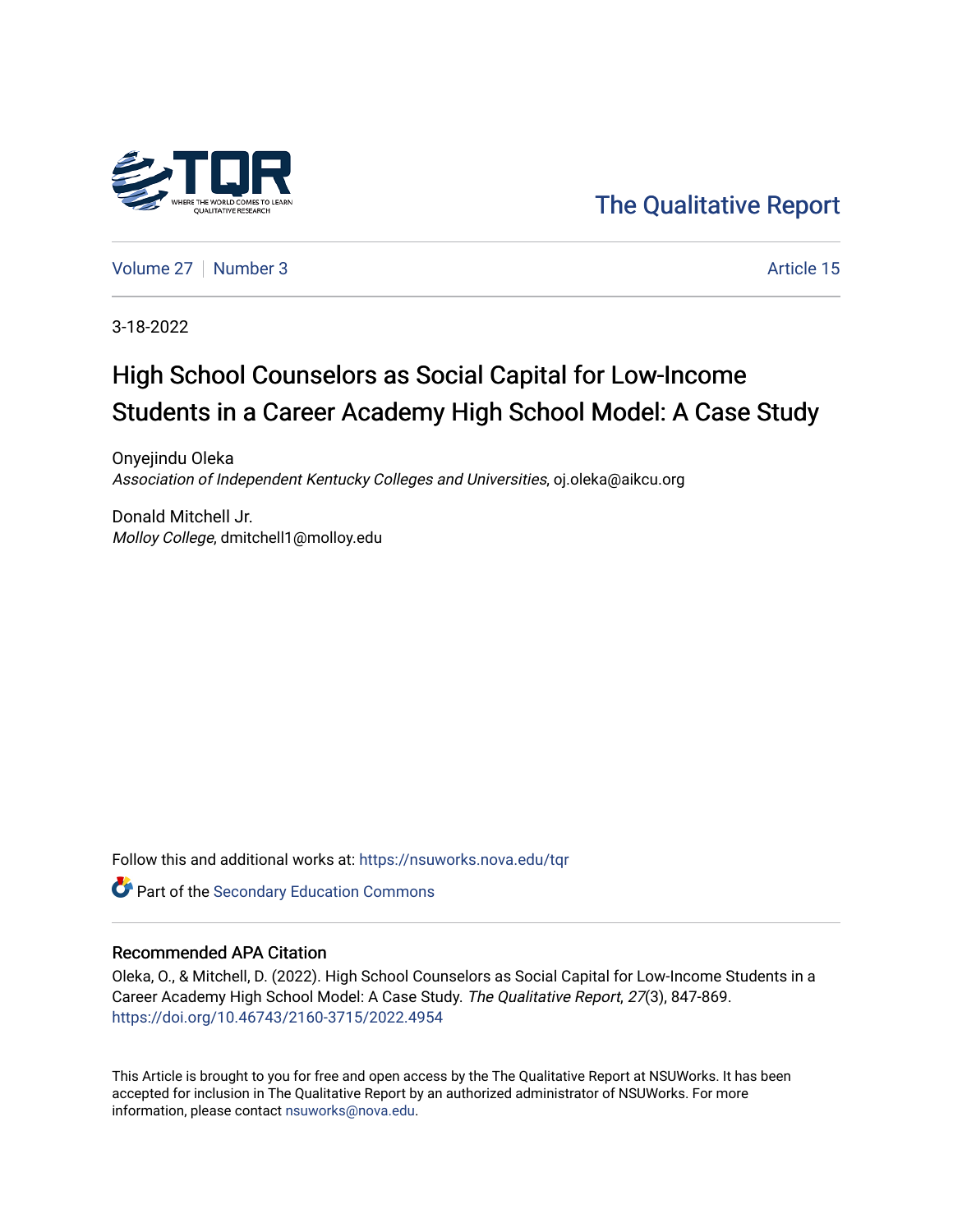# **Qualitative Research Graduate Certificate** Indulge in Culture Exclusively Online . 18 Credits



**LEARN MORE** 

# High School Counselors as Social Capital for Low-Income Students in a Career Academy High School Model: A Case Study

# Abstract

Within this qualitative study, we explored the idea that high school counselors, acting as a form of social capital, could influence the postsecondary opportunities of low socioeconomic students. We used a case study design to analyze freshman academy counselors and their influence in the career pathway selection process within one district to answer two research questions: (1) Using the knowledge available regarding college and career opportunities, how do freshman academy counselors influence low socioeconomic students' career pathway selections? (2) How do freshman academy counselors' perceptions of college and career opportunities for low socioeconomic students influence low socioeconomic students' career pathway selections? We collected data through interviews, archival records, and document analysis, and analyzed the data using initial coding, leading to themes to explain the case. We found that high school counselors' social capital was influenced by (a) the person behind the position, (b) the importance of context at specific schools, and (c) the access to resources at their school and how those resources meet student needs. We close with a discussion of the findings and the implications for practice and future research.

## Keywords

career academy high school model, case study, high school counselors, low-income students, social capital

## Creative Commons License



This work is licensed under a [Creative Commons Attribution-Noncommercial-Share Alike 4.0 International](https://creativecommons.org/licenses/by-nc-sa/4.0/)  [License](https://creativecommons.org/licenses/by-nc-sa/4.0/).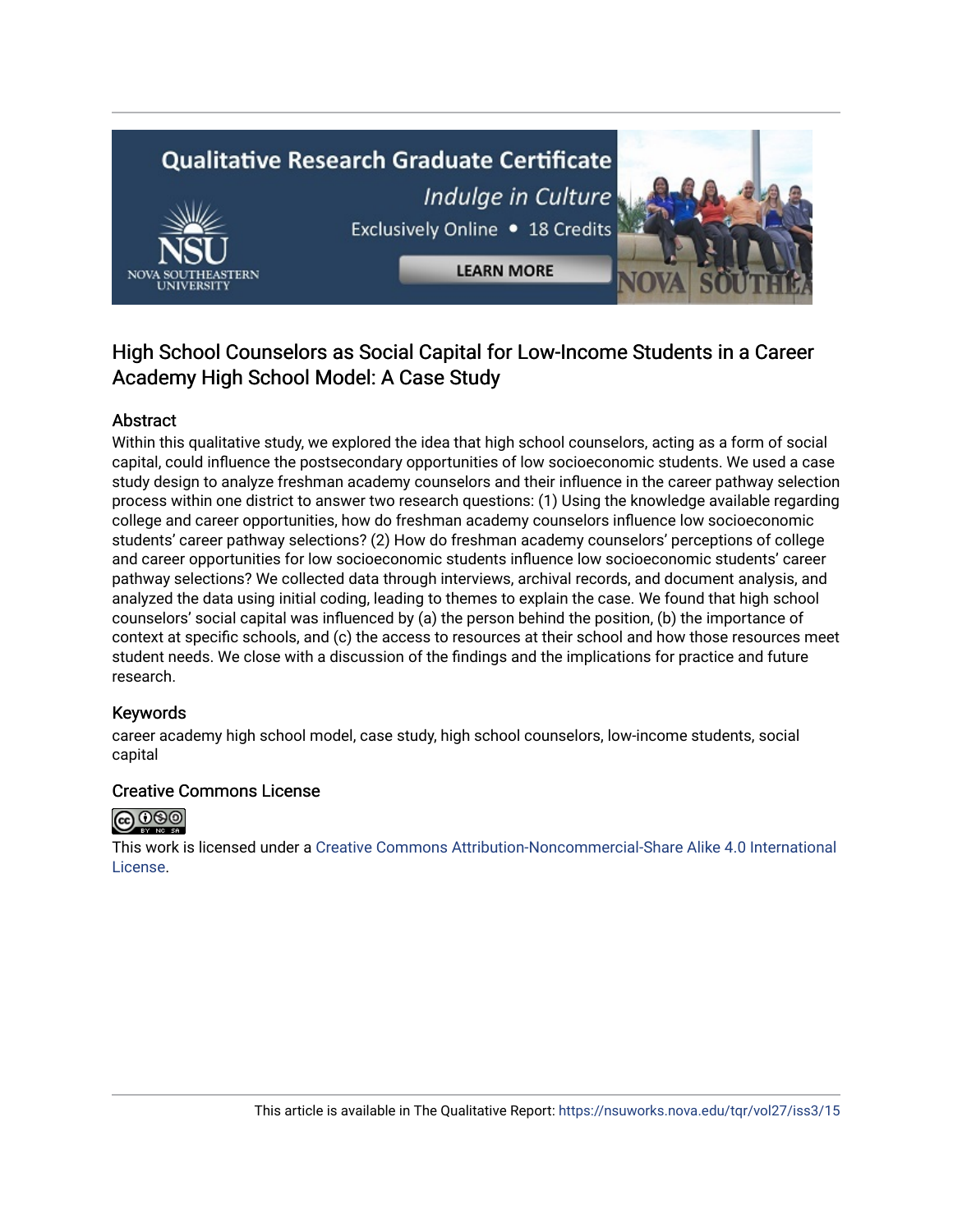

# **High School Counselors as Social Capital for Low-Income Students in a Career Academy High School Model: A Case Study**

Onyejindu Oleka<sup>1</sup> and Donald Mitchell, Jr.<sup>2</sup> <sup>1</sup>Association of Independent Kentucky Colleges and Universities, Frankfort, Kentucky, USA <sup>1</sup>Molloy College, Rockville Centre, New York, USA

Within this qualitative study, we explored the idea that high school counselors, acting as a form of social capital, could influence the postsecondary opportunities of low socioeconomic students. We used a case study design to analyze freshman academy counselors and their influence in the career pathway selection process within one district to answer two research questions: (1) Using the knowledge available regarding college and career opportunities, how do freshman academy counselors influence low socioeconomic students' career pathway selections? (2) How do freshman academy counselors' perceptions of college and career opportunities for low socioeconomic students influence low socioeconomic students' career pathway selections? We collected data through interviews, archival records, and document analysis, and analyzed the data using initial coding, leading to themes to explain the case. We found that high school counselors' social capital was influenced by (a) the person behind the position, (b) the importance of context at specific schools, and (c) the access to resources at their school and how those resources meet student needs. We close with a discussion of the findings and the implications for practice and future research.

*Keywords:* career academy high school model, case study, high school counselors, low-income students, social capital

Low socioeconomic students are graduating from college at rates five times less than their high-income peers, and only 52% of low socioeconomic high school students enroll in college as compared to 82% of their high-income peers (Deslonde & Becerra, 2018). Some recent projections suggest that nearly two-thirds of U.S. jobs will require postsecondary education in some way, and roughly 90% of job growth from growing industries with middleclass wages and higher will require some higher education training (Evan et al., 2013). Evan et al. (2013) go on to state that lower socioeconomic students face an education and employment gap greater than their higher income peers. Cooper and Mulvey (2015) explain that an education beyond high school is a new phenomenon, as jobs in the  $20<sup>th</sup>$  century did not demand the same level of skill and education that  $21<sup>st</sup>$  century jobs require and "as we demand more sophisticated skills for the world of work, those without an education will suffer the consequences" (p. 660). Employment prospects, however, is not the only gap low socioeconomic students without college and career opportunities face compared to their peers.

Woessman (2016) explains how an increased education can positively influence not only the job opportunities but also the financial well-being of individuals. Woessman continues that the skill developed through that education must be usable in an economic system to earn a higher wage. If the marginal productivity gained from the skill does not exceed the marginal cost of employing that individual, they will remain unemployed. According to Woessman, a lack of educational opportunity and financial gain is not only a loss for the individual, but also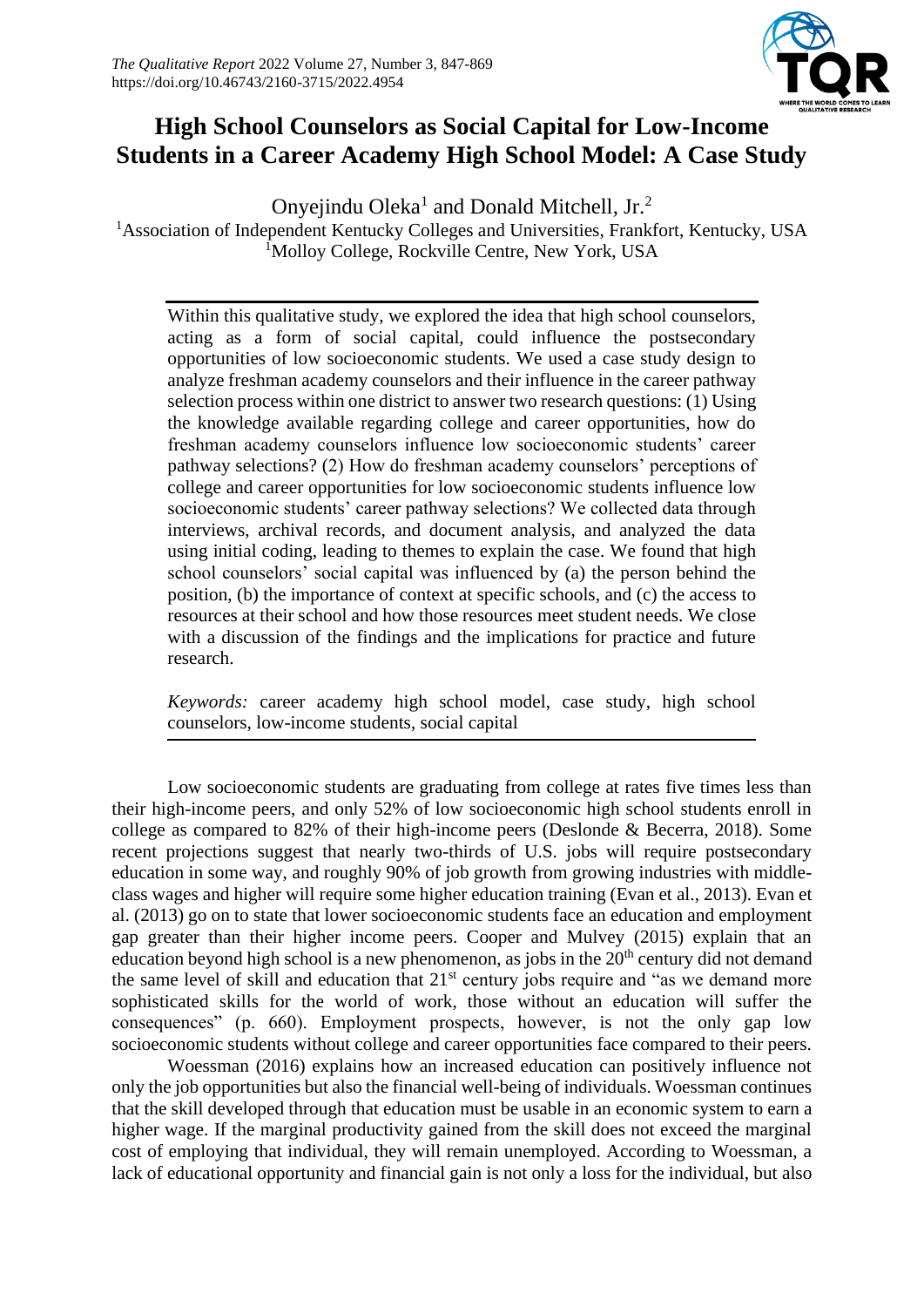a detriment to society. Cooper and Mulvey (2015) concur, explaining that poverty and a lack of wealth opportunities have negative effects on quality-of-life indicators such as health, housing, environment, and stress. Access to college and career opportunities can lead to financial gains, which can lead to better life outcomes. Low socioeconomic students who do not have access to the same educational opportunities as their higher income peers could live a lower quality of life than those who do have access to those opportunities (Cooper & Mulvey, 2015; Woessman, 2016). High school counselors, however, can play a role in closing this gap between low socioeconomic students and their peers regarding college and career opportunities.

High school counselors interact with students when students make college and career decisions, and for low-income students, these interactions can be significant for decisionmaking (Belasco, 2013). Specifically, Belasco (2013) suggests that high school counselors are important for low socioeconomic students and their post high school choices. This is further supported by Perna (2006) in layer two of her conceptual model on student college choice, which explains how high school staff, namely teachers and counselors, play an important role in how students make decisions on what to do after high school.

Still, having only college and career knowledgeable high school counselors and staff in the building may not be enough for students who need their support the most. Low socioeconomic students often struggle building trusting relationships with counselors at school (Stanton-Salazar, 1997). Additional issues for low socioeconomic students regarding college access opportunities include the restrictive nature of how high schools are designed, namely "the bureaucratic processes, the dual role of teachers and counselors as mentors and gatekeepers, and the short-term duration of interactions" (Perna, 2006, p. 118). Given the existing gap between low socioeconomic students and their peers regarding college and career opportunities, further explorations on how to best serve high school low socioeconomic students on career opportunities are warranted.

The purpose of this study was to explore and explain how high school counselors operating within a high school career academy model in an urban school district influence college and career opportunities for low socioeconomic students. A high school career academy model must have a small learning community, a curriculum that prepares students for college through a career focus, and an advisory group responsible for building relationships with businesses, community members, and higher education institutions (The National Career Academy Coalition [NCAC], 2013). For example, Jefferson County Public Schools (JCPS, 2017a) in Kentucky developed a career academy model for the school district. JCPS (2017a) states that its students in career academies will align "education and workforce development needs to better prepare students for postsecondary and career success" (para. 2). JCPS model their career academies on the Ford Next Generation Learning Program.

The career academy model seeks to directly address the established problem that college and career outcome gaps exist between low socioeconomic students and their peers. It does so by attempting to advance low socioeconomic students through career pathways. A career pathway is a set of courses offered specifically for students to prepare for careers (JCPS, 2017b). The model places students in a freshman academy after middle school; those students then take a seminar their first year to determine what career pathway to choose, making their choices in the early spring (JCPS, 2017b). The career academy model is run by the freshmen administrators, which includes the freshman counselor. In JCPS (2018a), for example, the high school counselor serves as an administrator who "improves student achievement and enhances the academic, career, and personal/social development of all students" (para. 1). Based on this structure, the freshman academy counselors are tasked with college and career exposure and play a significant role in determining the career pathway for their students. This leads to a set of research questions helpful to understanding the problem identified within this study. The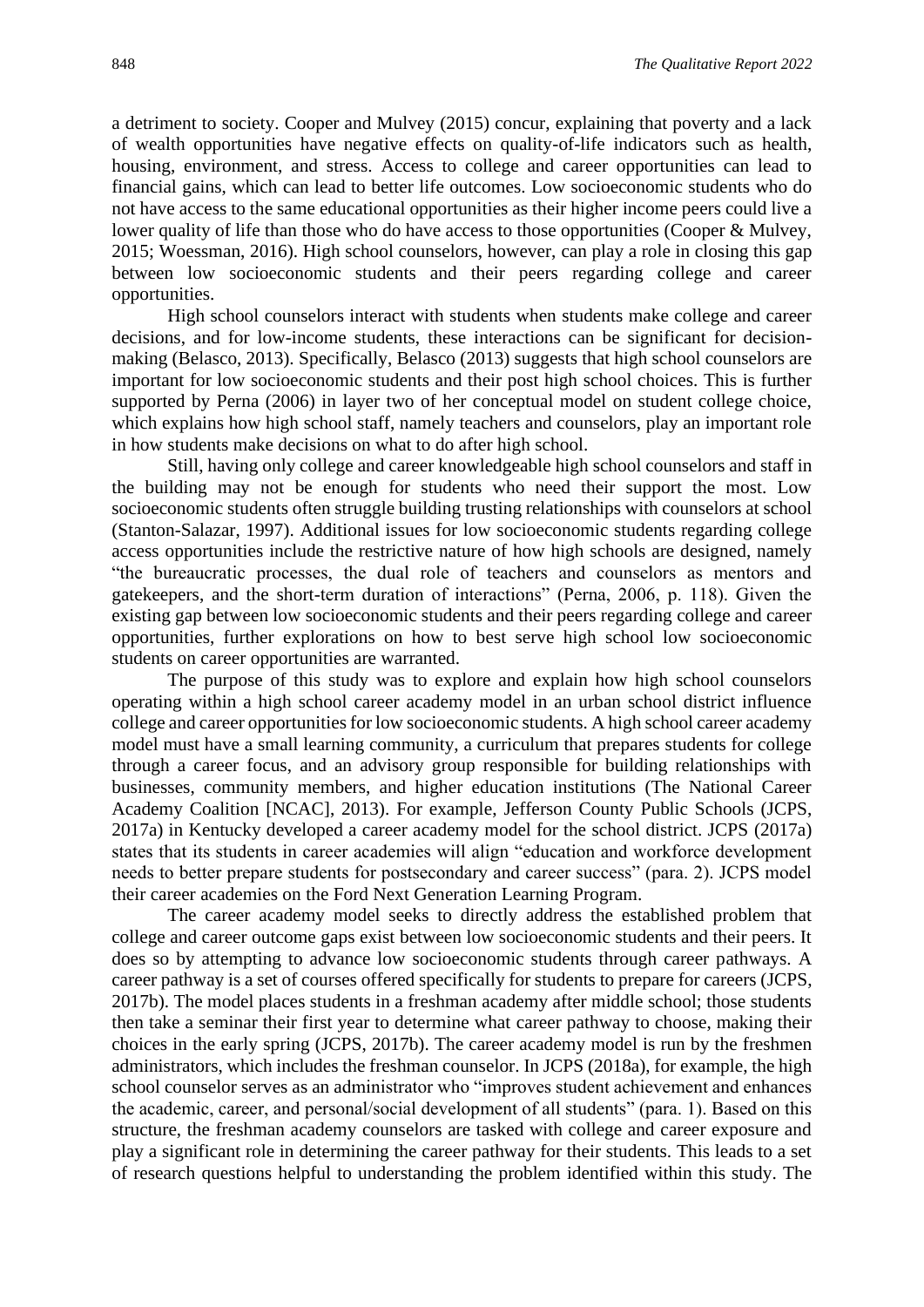research questions we explored are: (1) Using the knowledge available regarding college and career opportunities, how do freshman academy counselors influence low socioeconomic students' career pathway selections? (2) How do freshman academy counselors' perceptions of college and career opportunities for low socioeconomic students influence low socioeconomic students' career pathway selections?

#### **Theoretical Framework**

The theoretical framework for this study is Lin's (1999) theory of social capital viewed in tandem with the JCPS rubric for freshman academies and the JCPS freshman academy theory of action (JCPS, 2018b, 2018c), which were built from the NCAC career academy standards (NCAC, 2013). JCPS explicitly mentions high school counselors in their freshman career academy rubric for success, explaining that an effective counselor is dedicated to the freshman and physically located within the academy building (JCPS, 2018b). Within the JCPS theory of action, there are three specific areas of focus where freshman academies can help with student development: (a) sense of belonging, (b) academic knowledge and skills, and (c) personal and career skills (JCPS, 2018c). Counselors have been proven to help develop a sense of belonging with students (Cholewa et al., 2015), academic knowledge and skills (Bodenhorn et al., 2010; Paolini, 2019), and personal and career skills (Bryan et al., 2015; Deslonde & Becerra, 2018). JCPS's model coupled with Lin's (1999) theory of social capital helped assess how freshman academy counselors utilize social capital to influence low-income students' college and career pathways.

Capital itself is a broad concept, as Lin (1999) explained, stating, "fundamentally, capital remains a surplus value and represents an investment with expected returns" (p. 29). From a social lens, Lin suggests that social capital is a relational investment, where a return on that investment is expected. This return is based on having access to social networks, and the resources embedded within them (Lin, 1999). Given Lin's view on social capital and our focus on low-income students and high school counselors about social capital in a career academy high school, we found Lin's framework appropriate. More specifically, career academies and career academy counselors, given their social capital, can potentially change this narrative by providing access to career and college opportunities that can close gaps regarding postsecondary pathways and financial prospects (Page, 2012; Shamsuddin, 2016). In tandem, these frameworks helped provide the theoretical proposition from which we analyzed how urban career academy high school counselors influence low-income students about postsecondary decisions.

#### **Researchers' Positionalities**

While the study was guided by our theoretical framework, as instruments of data collection and analysis, we also brought our positionalities to the study and thought it might be helpful for the reader to know our entry points to the study.

O. O.: I am a philosophical conservative Black male who identifies as a Christian. I am currently employed as a higher education association president, where I advocate for policies that positively impact private colleges and universities. I grew up in Kentucky in an educated family of Nigerian immigrants; my father was a professor and academic dean for the entirety of his professional career; my mother, siblings and I all have higher education degrees. Due to some personal negative experiences in traditional education institutions, I have become somewhat distrustful of these systems. Although my overall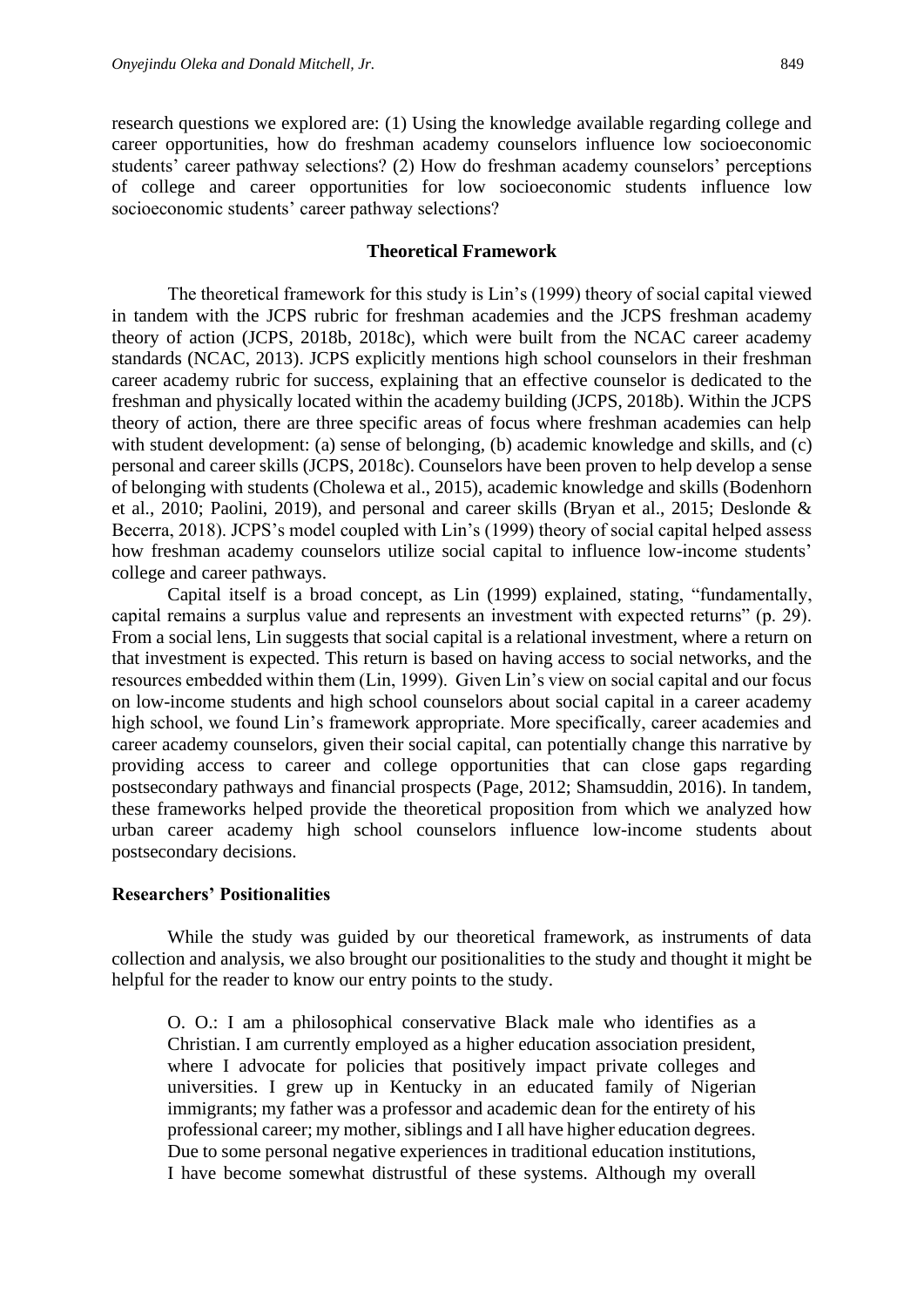educational experience was overwhelmingly positive, a couple distinctly painful memories linger. I know how significant an individual teacher, counselor, or educator can be in a child's life, particularly students who may come from racially different or economically disadvantaged backgrounds. My positionality is reflected in my worldview: I believe policy, built from a constructive lens, can positively impact economically marginalized people. I also recognize that my political philosophy (limited government conservatism) influences my research. I also had a personal connection to the school district where I conducted this study; a relative was a teacher in the school district and was a high school teacher in one of the schools where I collected data.

D. M.: I am an African American man who was a low-income high school student and eventually a first-generation college graduate. I am also a college administrator and professor of education who routinely explores identity and marginalization in educational settings, particularly higher education contexts. While I did not participate in a career academy, I did participate in a math and science magnet program from middle school to high school. As I reflect on our study, I remember the influence school counselors had on my decisions to participate in certain programs, and more importantly, what I would do after college. My counselors saw my potential and encouraged me to apply to what they considered "top colleges" and to stay away from colleges like Shaw University, a historically Black university that has provided access to postsecondary education since 1865, and my eventual college choice. My school counselors' words had a profound influence on my decisions, even though my mom and I eventually settled on where I would attend. This is the lived experience I brought to the study.

#### **Method**

#### **Research Design**

We used a case study research design to conduct the study, a qualitative approach where the investigator analyzes at least one bounded system over time through detailed, rich data collection involving multiple information sources such as documents, interviews, or archival records (Creswell & Poth, 2018). In case study design, to be bounded means to be separated out for research purposes based on a specific time, place, or location. This bounding helps create parameters around the topic to be studied (Creswell  $\&$  Poth, 2018), which was a critical aspect of this study to ensure the employment of a quality data analysis strategy.

Yin (2018) describes a data analysis strategy for qualitative research as "working your data from the 'ground up'" (p. 169). This is the process of reviewing the data collected thoroughly, potentially finding "a useful concept or two" (Yin, 2018, p. 169). For these reasons, we also considered grounded theory as the research design for this study. Grounded theory is often used to produce new theoretical approaches or frameworks for future research (Creswell & Poth, 2018) and uses similar data analysis strategies as case study. Further, Yin (2018) explained that the ground up data analysis strategy could be useful for either grounded theory or case study designs, particularly if it is used in conjunction with quantitative data collection. Some of the archival reports that we collected for this study included quantitative data, which made this ground up strategy appropriate. We ultimately selected a case study research design because of the bounded nature of the study and because we were not explicitly seeking to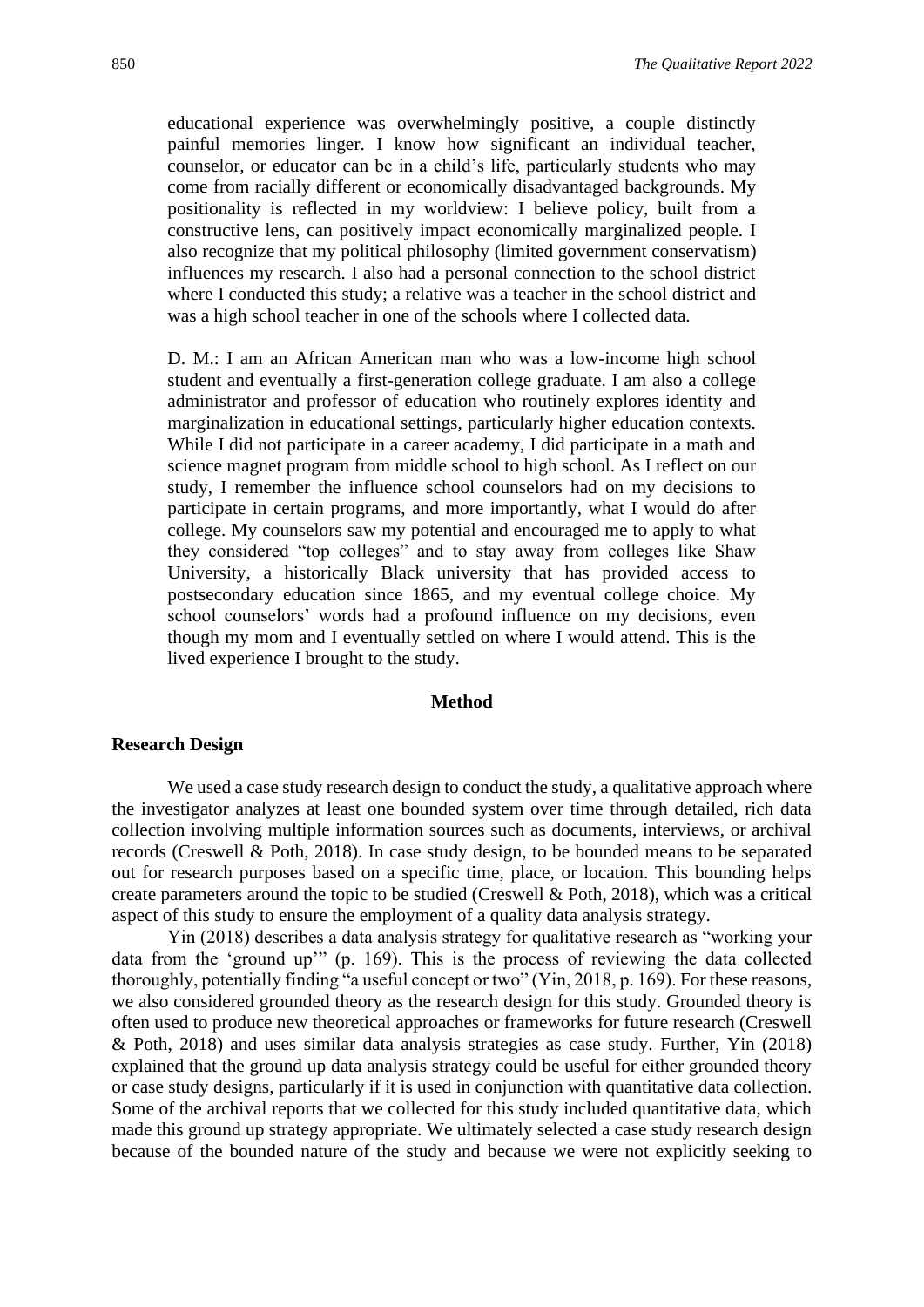develop a new theoretical approach or framework, as is anticipated in grounded theory research.

A case can be an individual, a process, a decision, or other phenomena (Baxter & Jack, 2008). Further, this case study was an instrumental case study, which Baxter and Jack (2008) describe as being "… often looked at in depth, its contexts scrutinized, its ordinary activities detailed … because it helps the researcher pursue the external interest" (p. 549). We sought this in-depth analysis at the outset of the study.

The case in this study was District One, a southern, urban school district in the United States. The case was further bounded by focusing on freshman academy counselors in freshman academies within high schools in District One that have most students who are on free and reduced lunch (F/RL). The National Center for Education Statistics (2015) suggested that F/RL is used as a proxy for poverty among school-aged students. Because we focused on high school counselors' influence on low-income students, F/RL was the best available metric within District One public data to serve as an indicator for the schools on which to focus. Of the 12 freshman academy counselors who met the criteria in District One, eight responded and participated. Of the eight freshman academy counselors, five identified as female and three identified as male. Five of the participants identified as White and three identified as Black. Their schools' F/RL percentages ranged from 63% to 84%. For participants, their years of experience as counselors at their respective schools spanned from 1.5 to nine years. We assigned participants pseudonyms for anonymity. We conducted the study with IRB approval.

#### **Data Collection**

An important aspect of case study research is that it utilizes multiple sources for collection of data (Baxter & Jack, 2008). We collected data in three ways: interviews, archival records, and documentation.

To recruit participants for the interviews, we sent an email to the school principal for each potential participant asking for their permission to reach out to their freshman academy counselor. Once we gained permission, we sent an email to each freshman academy counselor asking for them to agree to participate. Within the email was an attachment with greater detail as to what the study was and what the interview would be about. Once a counselor agreed to be interviewed, we scheduled an in-person meeting with the counselor at their school. This process is described in Table 1. No participants dropped out of the study. We conducted semistructured, and nearly hour-long interviews. During the interviews conducted by O. O., he asked each participant a set of 13 questions that related to how their knowledge, perceptions, and resources regarding postsecondary opportunities can influence low-income students' career pathway decisions.

We also collected data through the retrieval of archival records. The data files used as archival records came from one of District One's school surveys, which assesses how students, parents, and staff members feel about school climate. Specifically, we included two questions from this survey targeting college readiness and adult support for student postsecondary success.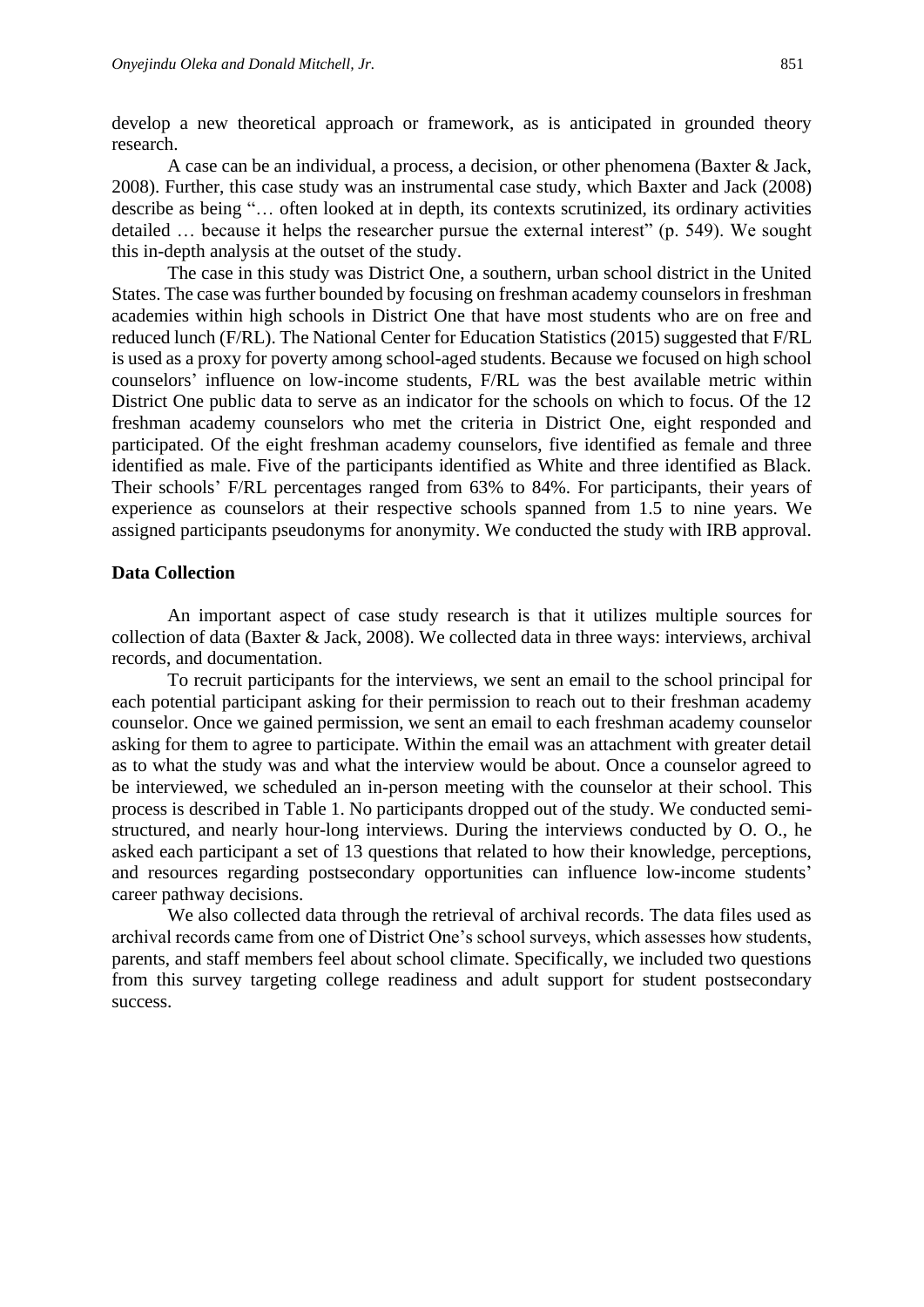#### **Table 1**

| <b>School</b> | <b>Principal</b><br><b>Email</b><br><b>Response</b> | <b>Counselor</b>    | <b>Counselor Email</b><br><b>Response</b> | <b>Interview</b><br><b>Completed</b> |
|---------------|-----------------------------------------------------|---------------------|-------------------------------------------|--------------------------------------|
| School 1      | <b>YES</b>                                          | Did Not Participate | NO                                        | N/A                                  |
|               |                                                     | Did Not Participate | N/A                                       | N/A                                  |
| School 2      | NO                                                  | Did Not Participate | N/A                                       | N/A                                  |
|               |                                                     | Did Not Participate | N/A                                       | N/A                                  |
| School 3      | <b>YES</b>                                          | Counselor E         | <b>YES</b>                                | <b>YES</b>                           |
| School 4      | N <sub>O</sub>                                      | Did Not Participate | N/A                                       | N/A                                  |
| School 5      | <b>YES</b>                                          | Did Not Participate | <b>FOLLOWED UP</b>                        | N/A                                  |
| School 6      | <b>YES</b>                                          | <b>Counselor F</b>  | <b>YES</b>                                | <b>YES</b>                           |
| School 7      | <b>YES</b>                                          | Counselor A         | <b>YES</b>                                | <b>YES</b>                           |
| School 8      | <b>YES</b>                                          | Counselor H         | <b>YES</b>                                | <b>YES</b>                           |
| School 9      | <b>YES</b>                                          | Counselor G         | <b>YES</b>                                | <b>YES</b>                           |
| School 10     | <b>YES</b>                                          | Counselor B         | <b>YES</b>                                | <b>YES</b>                           |
| School 11     | <b>YES</b>                                          | Counselor D         | <b>YES</b>                                | <b>YES</b>                           |
| School 12     | <b>YES</b>                                          | Counselor C         | YES                                       | YES                                  |

*Interview Recruitment Process*

Finally, documentation is important because it can "corroborate and augment evidence from other sources" (Yin, 2018, p. 115). We asked the interview participants for copies of any documents that they fill out or directly give and explain to students who deal with career pathway selection. Upon receipt of those copies, we took notes and wrote reflections utilizing a document analysis sheet that was derived from the research questions and theoretical framework.

#### **Data Analysis**

Yin (2018) suggests there are five analytic techniques used to analyze case studies: pattern matching, explanation building, time-series analysis, logic models, and cross-case synthesis (see Yin for full explanation of each). Within the present study, we used the explanation building technique coupled with thematic data analysis (Merriam & Tisdell, 2016) to explain the case – District One. The explanation building technique can be described as a "hypothesis-generating process" to "develop further ideas for study" (Yin, 2018, p. 179). Yin also offers six ways to structure case study findings: linear-analytic, comparative, chronological, theory building, "suspense," and unsequenced. The present case study is unsequenced as we present themes and subthemes, but in no specific order of relevance (Yin, 2018).

We analyzed the data using initial coding, comparing the data for similarities and differences, and then focused coding, which helped us organize the initial codes into themes and subthemes (Saldaña, 2016). First, we recorded the interviews, transcribed them, and then used the initial coding method. We also used initial coding to code the documents retrieved.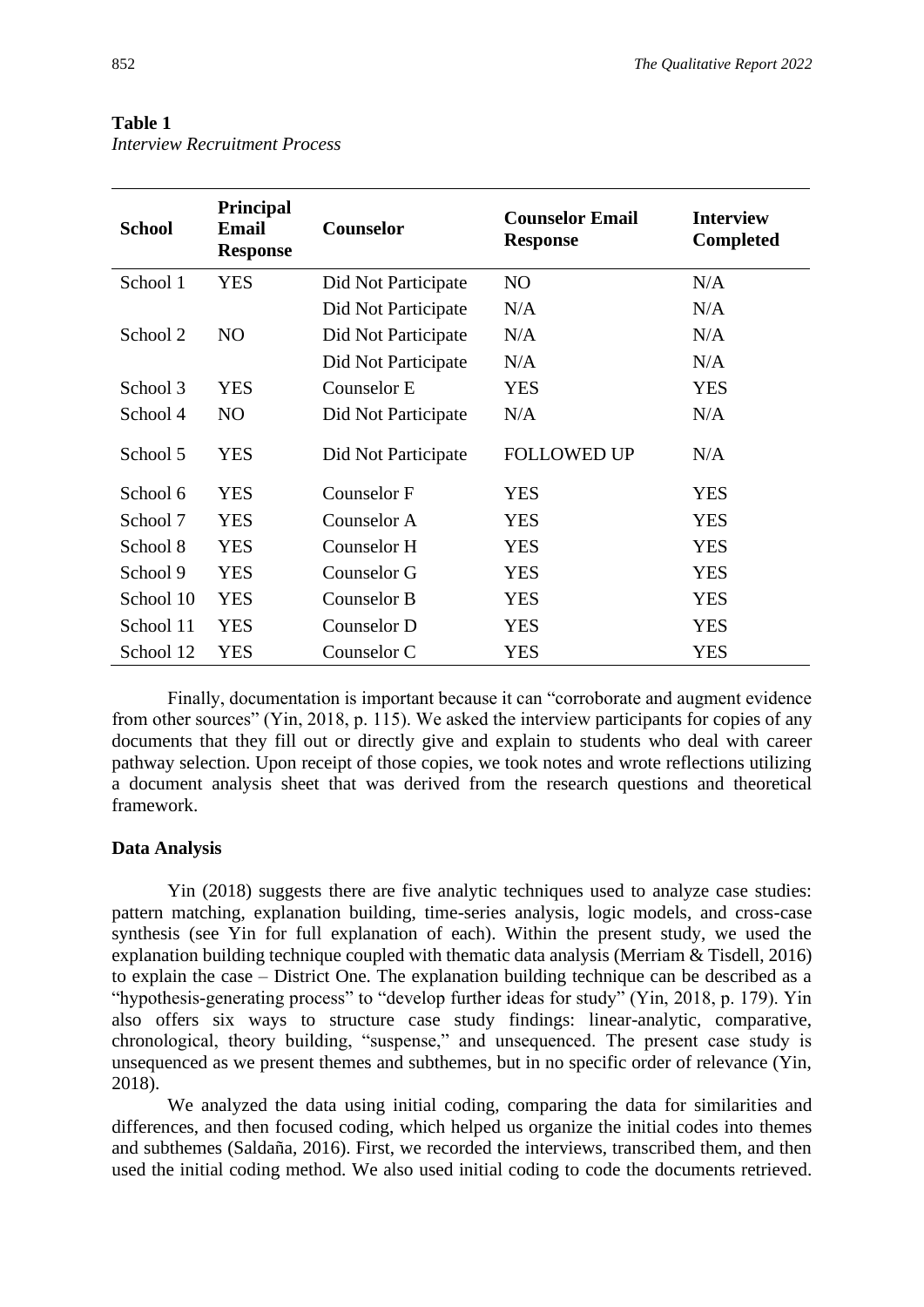When necessary, O. O. conducted follow-up interviews with participants to ask clarifying questions regarding the analyzed documents; we also coded that data. We then took the data gathered and coded through the initial coding method and utilized focused coding. From the focused coding process, which highlighted patterns within the data relating to our exploration and theoretical proposition, we developed a narrative consisting of themes and subthemes to explain the case, District One.

#### **Trustworthiness of the Data**

As with other qualitative research designs, case studies are not conducted to make statistical generalizable claims (Yin, 2018). However, our goal was to make analytic generalizations about the social capital possessed by freshman academy counselors using District One as the case. Our analytic generalizations were bolstered by our attention to trustworthiness throughout the study. Trustworthiness can be defined using four general concepts: credibility, confirmability, transferability, and dependability (Shenton, 2004). Credibility, which is equivalent to internal validity (Shenton, 2004), and transferability, the equivalent of external validity (Shenton, 2004) have been addressed within this study, as has dependability, which is concerned with the alignment of the findings with the research questions. They were addressed by providing detailed descriptions of the data collection and analyses processes, triangulating the data using multiple data sources and reviewing similar research, and by providing rich, thick data to describe the case. Confirmability is defined by Shenton (2004) as "the qualitative investigator's comparable concern to objectivity" (p. 72). Confirmability was improved by providing our positionalities, collecting various data points, and through member checking: asking participants to review their transcripts and the findings to see if their experiences within District One were accurately described.

#### **Findings**

Three themes were established within the findings. They are: (1) the freshman academy counselor as a person, their school, and its resources, (2) the bias freshman academy counselors may have concerning student potential, and (3) the complementary nature of influence that freshman academy counselors possess.

Each theme had subthemes that further demonstrated the intertwined relationship between each theme. The three major themes interconnected because they form a cycle of action regarding the counselor and student dynamic. How a freshman academy counselor understands their own agency — their own lived experience, where they teach, and what resources they have — ultimately impacts what they believe their low socioeconomic students can achieve, which in turn conditions the environment for counselor influence on student pathways after high school. For example, a counselor will be a limited influence as social capital for college going if that counselor does not believe that low socioeconomic student can go to college because that counselor has a deficit mindset regarding the resources in their school or some life experience that convinces them low socioeconomic students do not belong in college. That counselor is especially limited compared to a counselor who has vast school resources, believes every student deserves access to every postsecondary option, and utilizes their influence to ensure each student has that access. Figure 1 describes the nature of these themes and subthemes.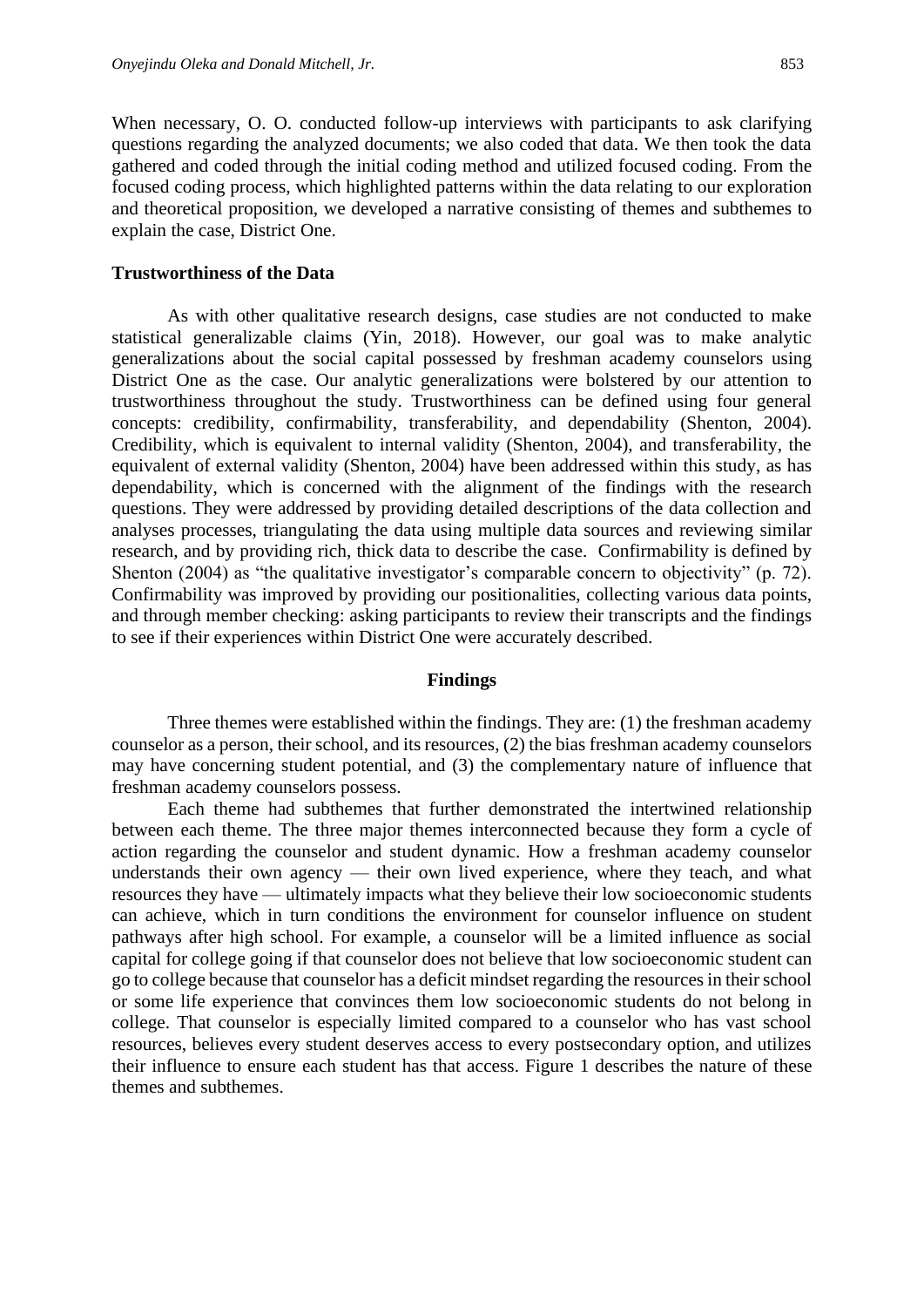



*The Cycle of Action for Counselor Influence Over Student Career Pathways*

As displayed in Table 2, these themes and subthemes were developed based on the responses of the participants. For the first theme, which focused on the freshman academy counselors themselves and the resources at their disposal, all eight counselors contributed. For the second theme, which focused on perceptions of students, all eight counselors contributed. For the third theme, which discussed the influence freshman academy counselors have regarding student career pathways, all eight counselors contributed.

#### **Table 2**

*Contribution of Participants to Themes*

|               |                                                       | <b>Theme 2: Bias</b>                          | Theme 3: The                                |
|---------------|-------------------------------------------------------|-----------------------------------------------|---------------------------------------------|
|               | <b>Theme 1: Freshman</b><br><b>Academy Counselors</b> | <b>Concerning Student</b><br><b>Potential</b> | <b>Complementary Nature</b><br>of Influence |
| Counselor     |                                                       |                                               |                                             |
| Contributions | A, B, C, D, E, F, G, H A, B, C, D, E, F, G, H         |                                               | A, B, C, D, E, F, G, H                      |
| Total         |                                                       |                                               |                                             |
| Counselor     |                                                       |                                               |                                             |
| Contributions | 8                                                     | 8                                             | 8                                           |
| Percentage    |                                                       |                                               |                                             |
| Counselor     |                                                       |                                               |                                             |
| Contributions | 100%                                                  | 100%                                          | 100%                                        |

#### **Freshman Academy Counselor: The Person, Their School, and Its Resources**

There were three subthemes that emerged regarding the freshman academy counselor as a person, their school, and its resources. The subthemes are: (1) the person behind the position, (2) the importance of context at specific schools, and (3) the access to resources at their school and how those resources meet student needs.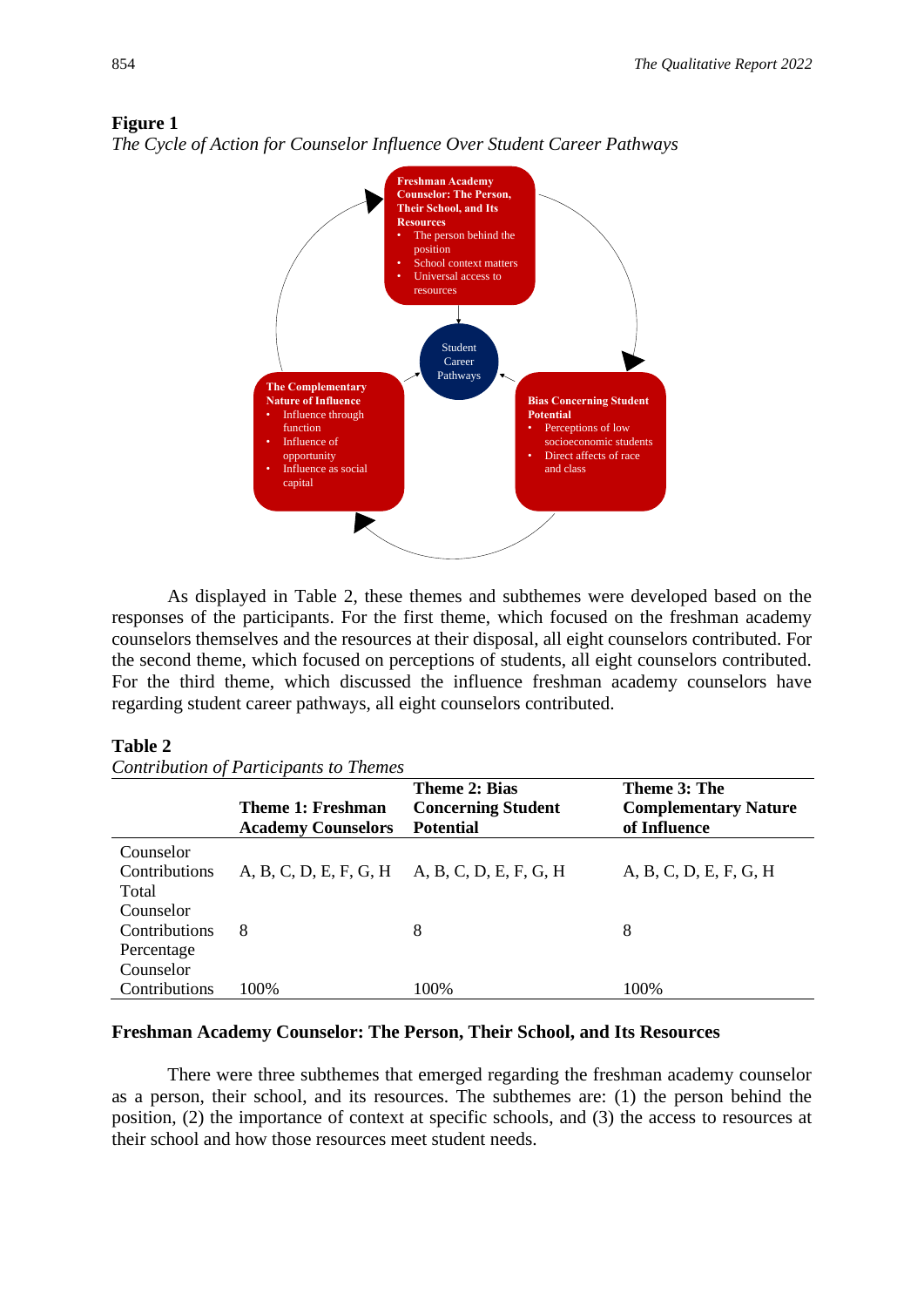#### *The Person Behind the Position*

The participants decided to become freshman academy counselors based on two definitive reasons. The first reason was professional: participants had the belief that they had a natural ability to counsel, they wanted a change in career, or they saw counseling as an opportunity to have a greater impact on student outcomes. For some counselors it was the next professional opportunity. Counselor D came from a career in business and sales outside of the education system because, "I like working with kids and I wanted to get back to the community. I am a very compassionate human and just care about kids and I wanted to see them be successful and I wanted to help." Counselor F came from a career in the classroom as a math teacher, but "finally, after twenty-something years, decided to take the leap when an opening came available here to jump into a new role and out of the classroom."

The second reason participants chose to become freshman academy counselors was due to distinct life experiences that occurred as they were growing up that compelled them to support students who came from similar situations. Counselor A and G each grew up in a challenging environment and their counselors had either a profoundly positive or profoundly negative impact on them. For Counselor G, the impact was positive because "home was not very good, and school was my place" while Counselor A had an extremely negative experience because of a counselor who said college would not be an option. Counselor A said, "I felt so defeated, because my parents didn't go to college. My parents knew they wanted me to go to college, but they didn't really know how to get me there." Since the participants expressed how their educational experiences influenced their career pathways, they also listed themselves as a major influencer for their students' postsecondary decisions.

The participants believed that the freshman academy counselor played a major role in students selecting their career pathways which, in a career academy model, is how students determine what they want to do after high school. Participants also explicitly mentioned teachers, peers, and parents as influential people for students making this decision. Still, there seemed to be a clear agreement that the freshman academy counselor was the most influential role and not only because of the job duties assigned to the role.

Every counselor also agreed that a teacher of some kind also had a major level of influence on postsecondary decisions. Some counselors were more specific, differentiating between a classroom teacher, freshman seminar teacher, and career and technical education (CTE) teacher regarding influence on students' postsecondary decisions. Many counselors referenced academy coaches as influential as well. Counselor C said, "The academy coach does a great job with just trying to introduce, not only for them to the pathways, but to bring companies in to help us with those pathways and connecting once they become seniors." A group that also played a role in student pathway selection were peers. Counselor E captured the sentiment when she said, "To be honest, their peers influence each other. If you have one, the leader of a friend group or the popular one, want to go to into engineering then all the other friends want to go."

Determining who in the school is capable of helping each student succeed depends heavily on where the students and the freshman academy counselor are placed. School context is important.

#### *School Context Matters*

There were many challenges mentioned by the participants that were specific to the school environment. One of those challenges was the total number of students in the freshman academy. Counselor A said, "I cannot influence like I want to. There's no way that I can physically influence 450 freshmen." Counselor G, who had over 360 freshmen, mentioned how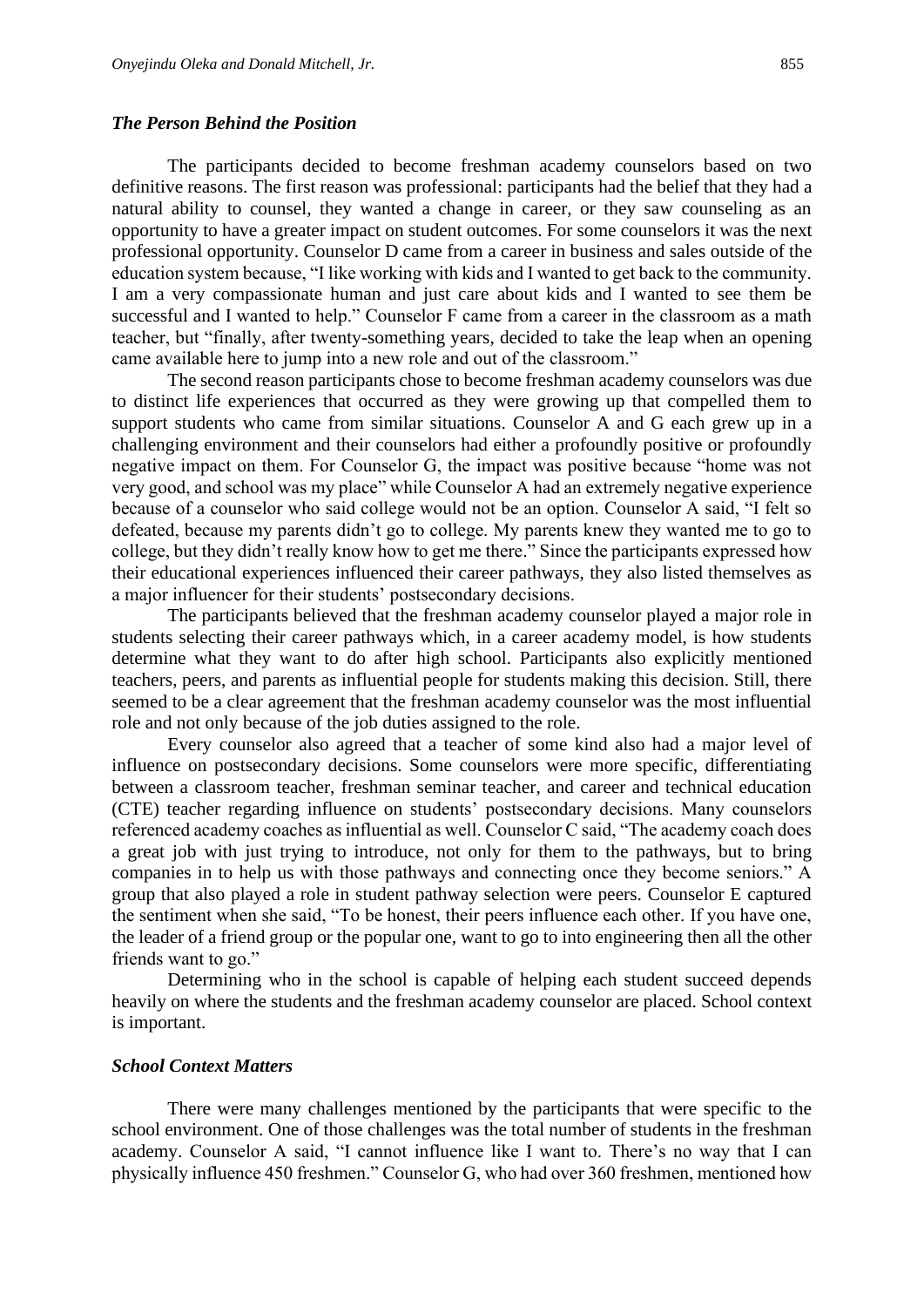the nature of the job makes planning a daily schedule almost pointless and explained, "Well I can have the best plan in my calendar of what I'm going to do and then sometimes it just goes crazy. My day is never the same." This sentiment was shared by many of the counselors in the study.

Another challenge was the pipeline of students and schools where many freshman academy counselors recruit future students. The participants explained that they recruit from a certain area in the community. The area refers to a zone where their students may live. The high school is the area school, and many middle schools reside in that area. Counselor D explained that this is often where freshman academy counselors recruit and the pathway selection process begins:

I'll get my gain list of kids that are getting projected to come to me based on the [area] or kids that have been accepted here in the spring. In the spring, I go back out to the middle schools and I do an enrollment session with them where they complete their schedule. They basically let me know, you know, what academic level, what pathway elective, based on the information.

As a result, many freshman academy counselors did not get to pick their population of students; rather, they recruited from the available student pool and tried to convince students that the pathways in their building were interesting. This created a challenge: freshman academy counselors were sometimes faced with the difficult choice to recruit students who did not want any of their pathways or to help those students find a different high school that better matched the interests of each student. The participants had different approaches on how to handle this challenge, and this was displayed through interviews with each counselor.

Another challenge highlighted was the difficulty in students getting to select their first pathway choice. For some students, there were not enough options for each student to get their first choice. Counselor E captured this perspective by telling the story about how when the school needed a culinary teacher, the state department of education did not provide one, saying, "I know we could fill up that pathway quick for culinary, but we didn't get another teacher this year so that limits our freshmen opportunities." These were the kinds of limits that the participants mentioned dealing with.

A final challenge was a result of the high level of autonomy in each school on how the freshman academy model is executed. Some counselors still focused on individualized learning plans (ILPs) while others taught a direct course to help students select their pathway. Even with the direct course given to students, there was no districtwide system for implementation, as Counselor D concluded, "From what I understand, every Freshman Academy has a freshman seminar course. Some schools kind of embed that course." Another way that school context plays a role is through the additional school staff and available professionals who can help freshman academy counselors influence student postsecondary outcomes.

However, many of the freshman academy counselors acknowledged that beyond professional and staff support, greater access to resources could aid their efforts to influence their students' postsecondary success.

#### *Universal Access to Resources*

The resources for personnel seemed to be uneven. Counselor H noted, "Currently we're down a school counselor, so I'm assuming more roles," whereas Counselor D had many staff members to meet student needs. This unevenness in personnel seemed to create inequity in resources between schools. Time was one resource to which participants mentioned that they needed more access.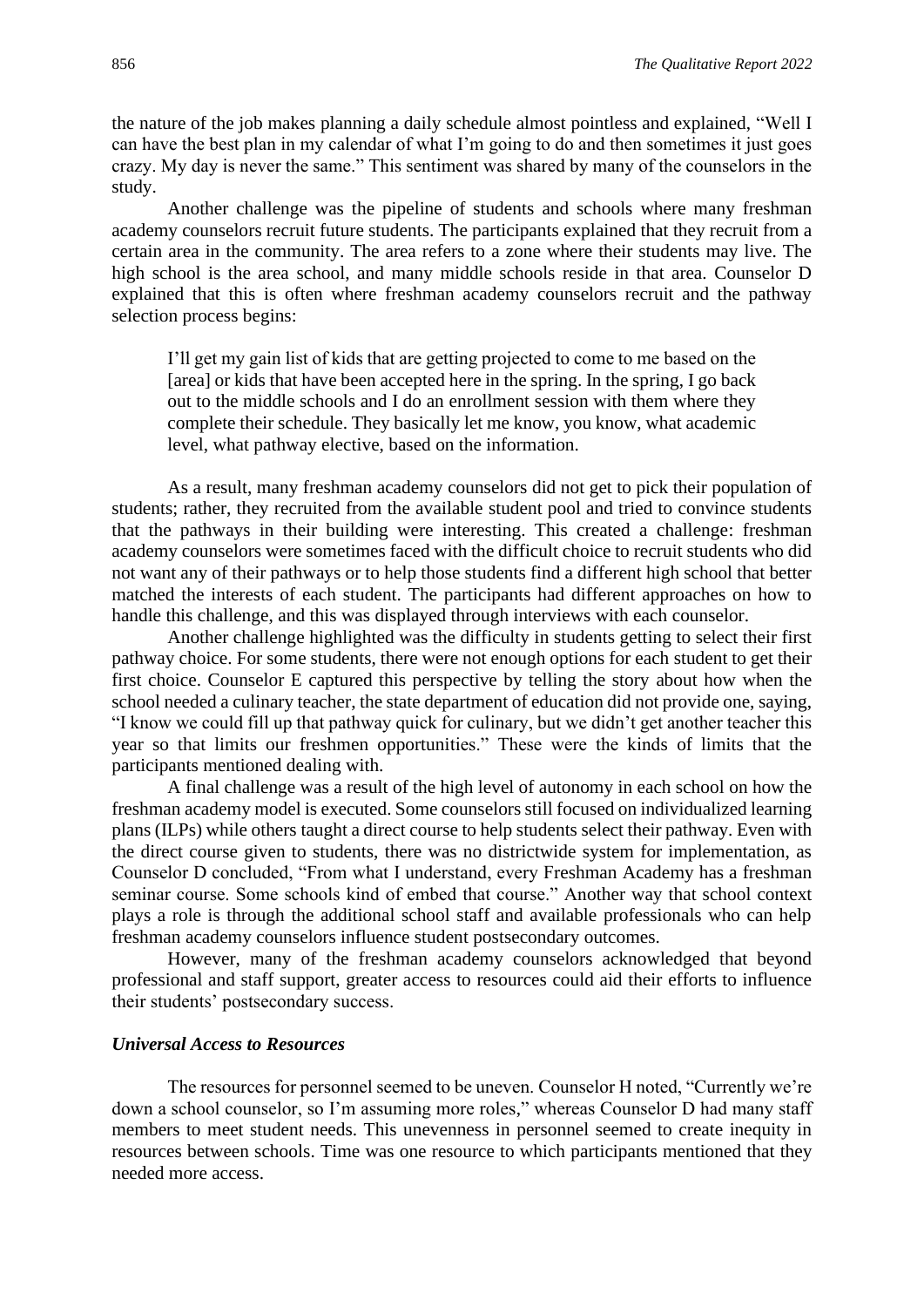The concern regarding access to the resource of time should not be confused with the management of existing time. The participants made clear that it was not a struggle of managing what to do in a day, but rather the issue of having too many items that students need to know without the permitted time to present. This was expressed well by Counselor G:

There's just not enough hours in the day, to be honest. I wish I had more time sometimes in the classroom, but the classroom teachers have got to cover their content, too. So sometimes I wish I had more time to be in front of the students but talking to other counselors I'm getting in the class as much, if not more, than most of the others.

Counselor B explained how adequate access to time comes in waves when he expressed that, "Sometimes I feel like, hey I'm doing a great job; kind of really rocking it out. Other days I get stretched so thin in what I'm asked to do." Due to time constraints, often based on how each school day at each school is designed, each freshman academy counselor was asked to engage their time as necessary to fit the needs of their school. Still, each participant mentioned that another resource from which they all would benefit would be a recognition of district-wide technology, shared definitions of postsecondary opportunities, and professional development. As previously mentioned, each participant was a freshman academy counselor at a school that had a majority of low socioeconomic students. This was a core aspect of this study. This suggests that, as low socioeconomic students have different needs, those needs must be met. Wraparound services, services of social need that work alongside the academic and career functions of some public school systems, were additional resources that participants mentioned as important.

While the participants expressed the desire to have more resources, wraparound services seemed to be delivered inequitably. But, based on their interests and access, students may need different resources. Counselors A and D mentioned how this makes it difficult to have everything a freshman academy counselor may need for low socioeconomic students. They mentioned having some resources but acknowledged it was not likely to get all resources needed.

In order for wraparound services to be properly utilized by freshman academy counselors to best support students, freshman academy counselors must have an understanding of those students' needs, both in the present as freshman and for their futures after high school. For low socioeconomic students, the bias concerning student potential that freshman academy counselors may have regarding their postsecondary opportunities, was paramount.

#### **Bias Concerning Student Potential**

There were two subthemes in the theme of bias concerning student potential: (1) freshman academy counselor perceptions of low-income students, and (2) the direct influence of race and class on a freshman academy counselor influencing their students' postsecondary opportunities.

#### *Perceptions of Low Socioeconomic Students*

Every participant professed that they believed low socioeconomic students are capable of achieving their postsecondary goals. Where the divergence occurred among participants was with the reasons why low socioeconomic students may not currently be achieving those goals. When discussing the low socioeconomic students in the building, Counselor F stated that she believed every student in the school had opportunity, despite their backgrounds, and the school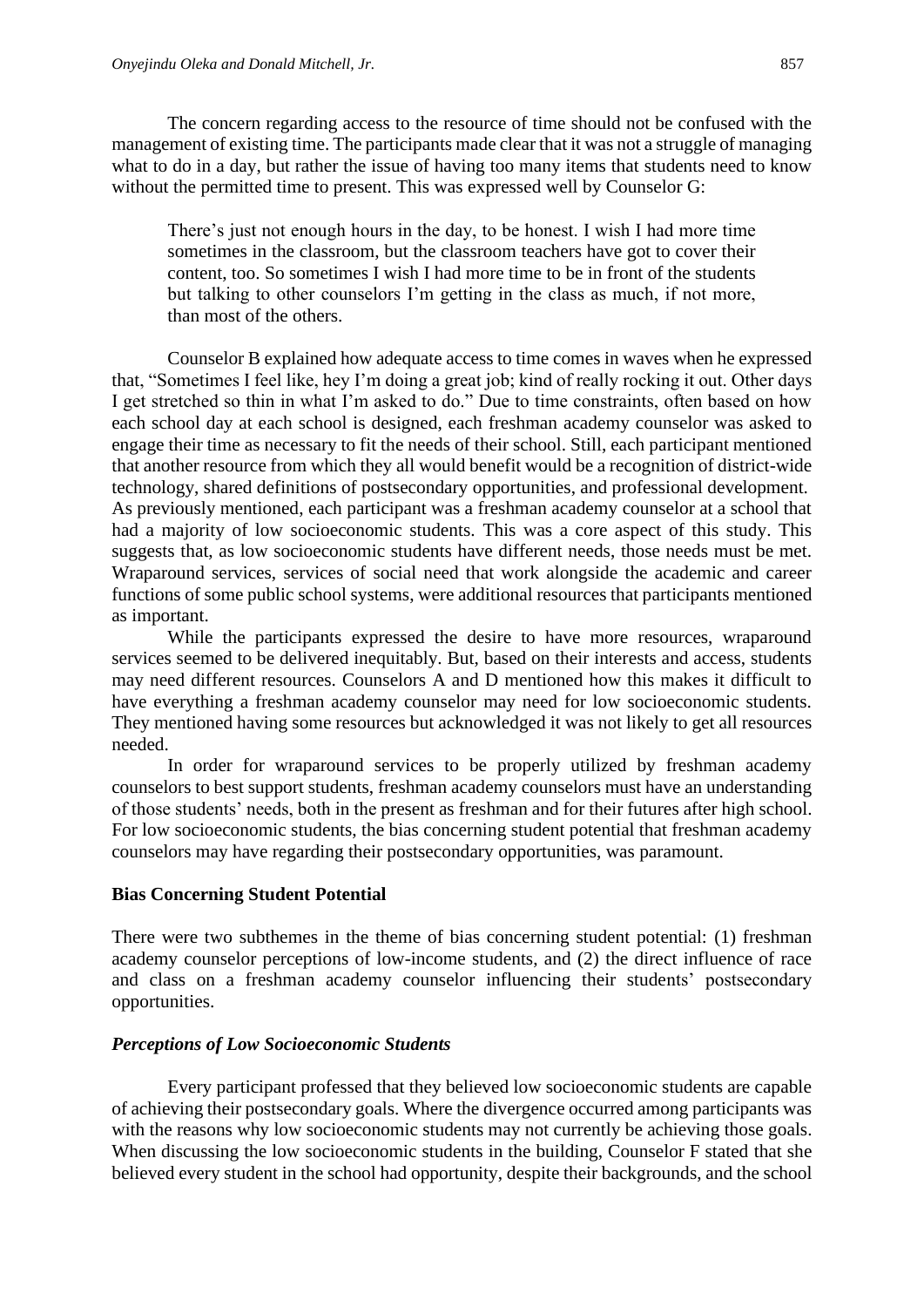would make sure those students succeed. She said, "We know that every child here has every opportunity they want. There's a way to make it happen. We bend over backwards for every one of our kids to get them any resource that they need." Counselor B agreed regarding his school context, but said that low socioeconomic students also needed encouragement about what they could do, as well as exposure to what is available:

I think it's trying to convince the kids that they're good enough to do it, because the tools are all there. Most of the kids here can minimally go to community college for free. It's kind of really working with them; motivating them; encouraging them; giving them praise. There's more on the table than ever before.

Some participants did not see the school as the source of the problem at all; some participants had biases against the profile of the students themselves. For example, Counselor E mentioned that some students may not have taken advantage of the opportunities or may have wasted the opportunities that were available:

I feel the disconnect, though, actually is some students get the student loans or the FAFSA money, and then they don't go to college. I think that is the biggest concern I have as just an educational counselor. That's the breakdown. My own friends have done that. Most of our students were like 91% free and reduced lunch or free lunch and so obviously that's pretty much the entire school, but we offer postsecondary with the careers like an apprenticeship program. I mean there's tons of opportunities for students. Some students don't take advantage of it.

As some freshman academy counselors experienced difficulty in getting parents and students actively engaged in the pathway selection process, some freshman academy counselors took it upon themselves to select pathways for students as a way to help them succeed.

An aspect of how freshman academy counselors discussed how they prepare low socioeconomic students for postsecondary opportunities revolved around how much knowledge freshman academy counselors had regarding resources for low socioeconomic students in the career and college application process. While each participant provided documents related to postsecondary opportunities, counselors A, C, D, F, and G produced thorough, coherent documents that showed a connectedness and a process to pathway selection. For example, Counselors C and G provided a graduation plan document which outlined classes students needed to take in order to graduate with a specific pathway.

Ultimately, how freshman academy counselors perceived their low socioeconomic students played a role in how they provided information on opportunities for them to succeed. In addition, while providing financial resources for low socioeconomic students was viewed as important by all participants, providing non-financial support explicitly for low-income students was resisted by some participants. When race was a factor, counselors reacted differently.

#### *Direct Effects of Race and Class*

While each participant acknowledged the importance of providing financial resources for students to be successful, there were conflicting perspectives towards treating low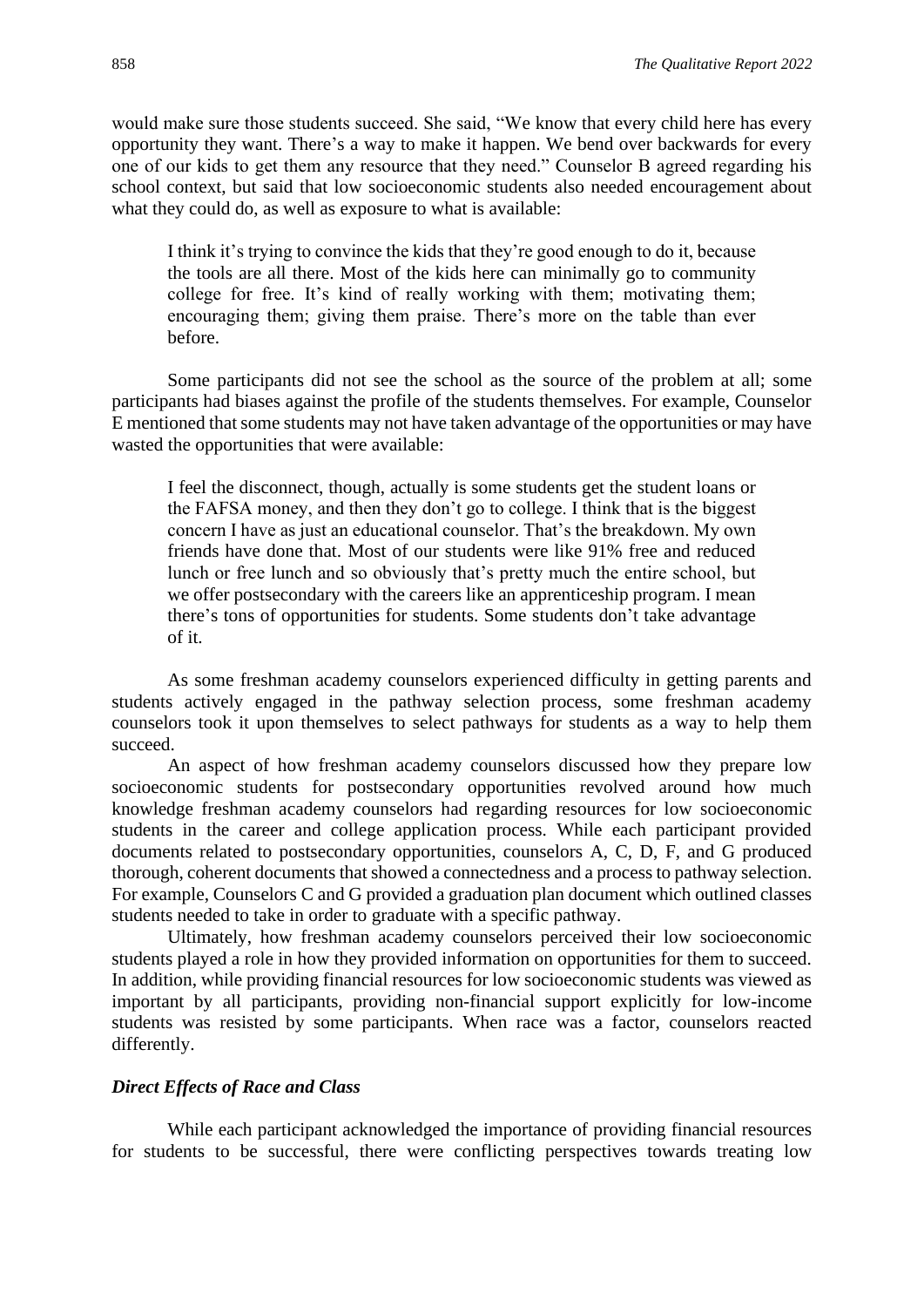socioeconomic students any differently regarding non-financial resources, expectations, and outcomes.

Regarding finances, attending to the financial needs of low socioeconomic students was a front-and-center focus of the participants. Several counselors, including G, H, and F, discussed a specific state-sponsored merit-based scholarship that could be used for postsecondary expenses. Counselor F said the scholarship could be available for "journey men's classes, trade schools, licensing tests, books, tools; anything that has to do with education." She also used a metaphor referencing employment when she said, "Whatever you're getting, basically, this is your job. This is your job right now. And you're getting paid for that GPA, it's going into an account."

The interest in improving financial prospects extended beyond paying for postsecondary opportunities yet did not correlate with level of resources. Counselors A and B, who represented the different level of school resources available to freshman academy counselors for financial prospects for career pathways, provided the broader context on this shared perspective. Counselor A utilized a District One approved Google Doc to mention how there was a unit in the freshman academy class that focused on how money and salary related to career choice. Counselor A taught this unit so students could walk through the process of actually applying to college and have a specific major that would aid them in their life goals once they graduated. Counselor B, who did not provide any documents, also demonstrated clear knowledge in opportunities for low socioeconomic students. He reiterated the perspective that low socioeconomic students could receive significant financial aid if they chose to attend a postsecondary institution, regularly mentioning community college as a potential starting point until students can discover the full scope of opportunities.

Aside from finances, the indifference to supporting low socioeconomics with nonfinancial resources was either because it was a non-factor in the mind of the participants or it was so all consuming it did not change how they performed in providing postsecondary resources for students. Counselor F, who saw it as a non-factor, seemed to resent the idea that focusing on low socioeconomic students in a special way, regarding academic support, could even be effective:

I think it makes them uncomfortable. I think that they're smarter than what you think they are. And they know when they're being pulled for certain reasons and special populations. And our kids just pretty much go with the flow. And I mean, they rise to our expectations, regardless of where they come from. Now, we may have to pull somebody aside and say, "hey, get your act together." But it doesn't matter; that doesn't have anything to do with where you came from. We teach everybody the same.

Many counselors echoed this indifference to low-income students as a group of students who needed significantly more non-financial postsecondary support than other students. Counselor D mentioned that some of his "low socioeconomic students are very resilient, and they may not need all those, you know, intense supports." He went on to further state that, "Some do; and then some of my high socioeconomic students may need intense supports, too." These sentiments from the participants did not seem antagonistic towards low socioeconomic students, but rather resigned to the fact that the non-academic challenges were normal. While many counselors looked at low socioeconomics with indifference regarding non-financial resources for postsecondary opportunities, nearly every participant took the opposite approach when discussing students of color.

Many participants expressed a desire for belonging and inclusion for their students of color. Many participants went so far as to increase their numbers in different pathways for the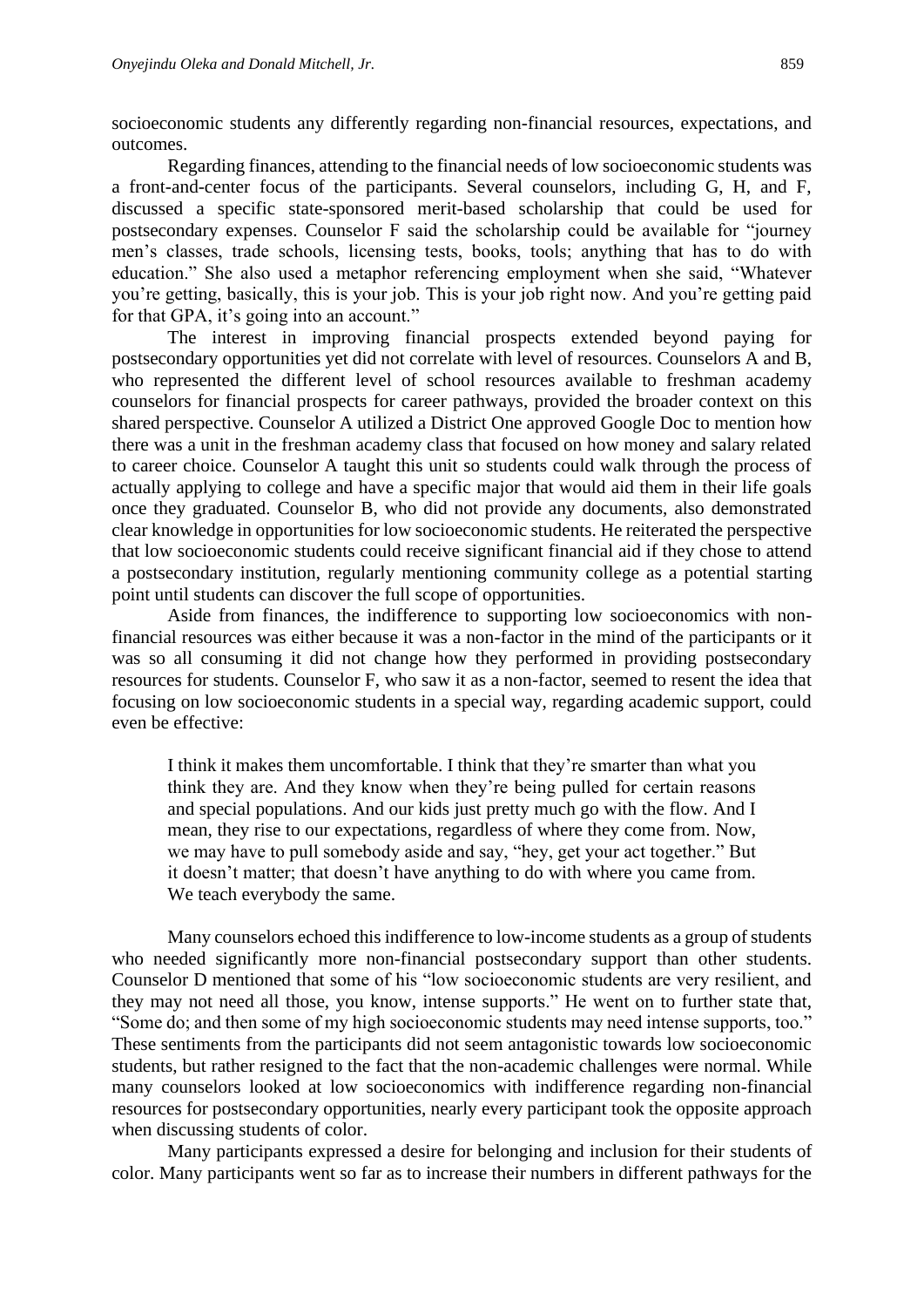purposes of racial diversity. The participants' perspectives were best stated by Counselor B, whose school was not a majority of students of color: "I'm always advocating for different pathways for school. And, you know, I say it openly. I want more opportunities, more pathways, and more choices than what we have [for my students of color]." Participants also voiced the importance of a deliberate effort to support students of color within the career pathways selection process through increased visible representation of adults who look like the student population. Counselor C articulated a belief that having more teachers of color or administrators of color would be beneficial to students of color, particularly the young men. Counselor G had a more personal assessment as she explained, "I mean I was a [District One] kid myself. I grew up in here. I'm used to diversity. I love working with different students."

For many freshman academy counselors, support for students of color went beyond pathways and seemed to manifest itself in the advocacy messages mentioned above. This seemed to suggest that there was a complementary nature of influence within the freshman academy counselor role; freshman academy counselors could influence students through the functions of the job itself, highlighting opportunity, and acting as social capital.

#### **The Complementary Nature of Influence**

There were three subthemes in the theme focused on the complementary nature of influence of a freshman academy counselor. Those subthemes are: (1) influence through function, (2) influence of opportunity, and (3) and influence as social capital.

#### *Influence Through Function*

For freshman academy counselors, getting their students to successfully finish ninth grade was the basic minimum of their responsibilities, but one that registered as a premium for each of them. Counselor H provided a thorough analysis that captured what the freshman academy counselors believed on why freshman year was so foundational:

There are so many indicators during the freshman year to determine how things are going to look. For example, Algebra I is a strong indicator, which is normally taken in the freshman year of high school completion. So, if I'm going to help students reach their goals postsecondary after they graduate from high school, I need to first make sure they can pass Algebra I because it's just such a strong indicator. Freshman year just really lays the foundation to the entire high school experience.

The participants believed it was their role to help students transition successfully from middle school to high school.

The freshman academy counselors believed it was important to pass freshman year. Counselor G talked about how she focused on a lot of the formal aspect of freshman year and told students that, "It's important for them to understand every class is important and every class is a credit that's required by the state; that we can't give you a diploma if you don't meet these criteria." Getting students to complete ninth grade is one of the functional aspects of a freshman academy counselor's job. Another functional responsibility discussed was each counselor being held accountable through evaluations.

The evaluation process for freshman academy counselors seemed to be school-driven or individually designed by each freshman academy counselor. There did not appear to be a systemic process or standard to which freshman academy counselors were held regarding their role in freshmen career pathway selection. There also seemed to be confusion regarding to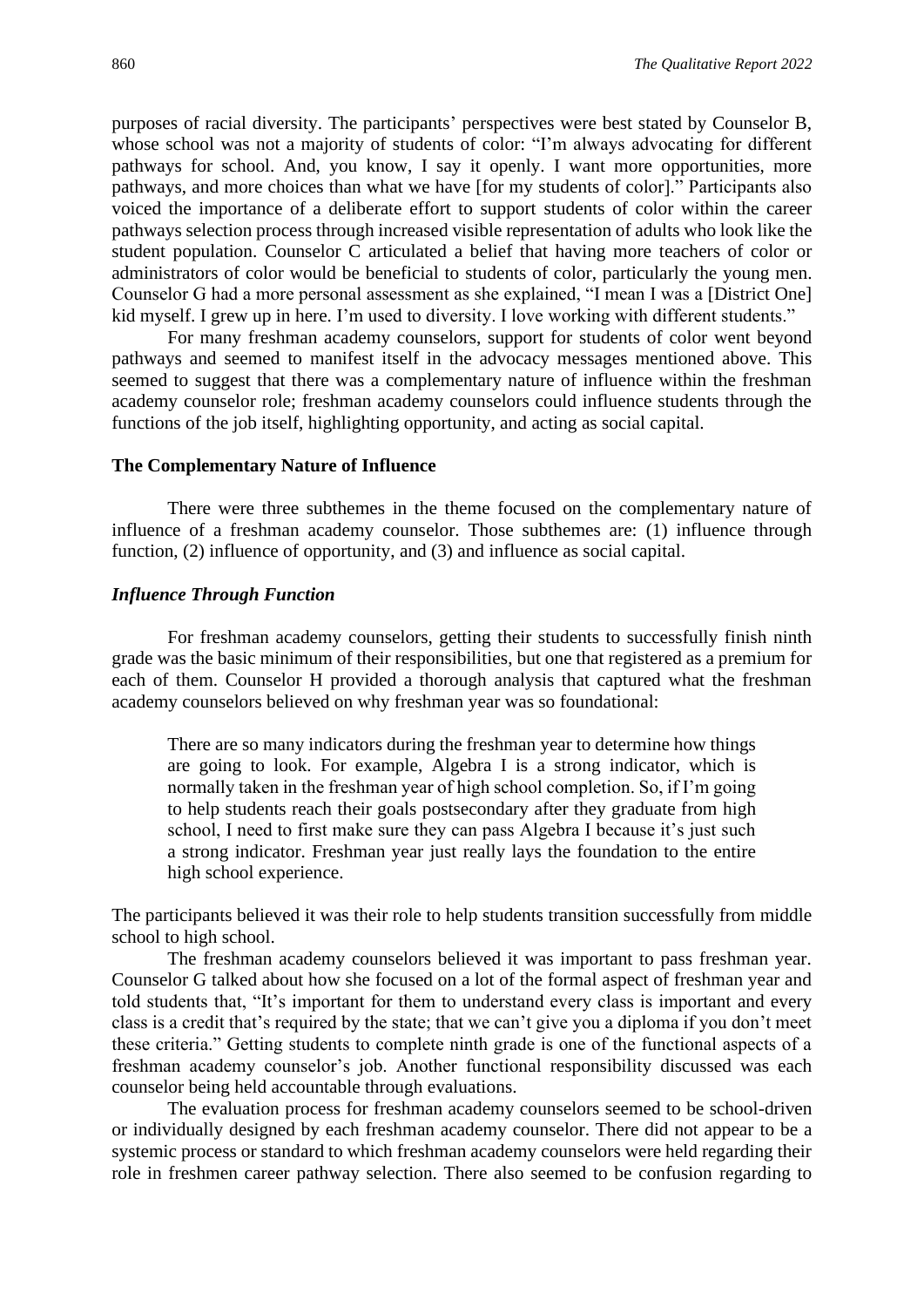whom freshman academy counselors should be held accountable. Counselor D said, "My principal at the end of the year evaluates me," but Counselor E said, "To be honest, the state looks at that," and that the evaluation process "should have an input from the families and students through that survey that we reviewed. I think that's important feedback as well as how we're supporting students." There were freshman academy counselors who set goals for themselves, namely around student success or student interaction. Counselor B had several goals, including one-on-one interaction with each of his students, as well as a "90% pass rate course pass rate and 90% attendance." Still, some counselors preferred the current system. Counselors G and H each said they liked the nimbleness of their current evaluations, due to the complex nature of their role.

One universal form of evaluation for the participants was the year end survey taken by students. Participants were asked about an annual survey that went out to every freshman student in a freshman career academy. There were two survey questions that the freshman academy counselors were asked about. One question focused on whether students believed adults at their school helped them with the steps needed to go to college. The other question participants were asked focused on whether students believed their education prepared them to make a successful transition after graduation. The freshman academy counselors had varying opinions on whether they could, in their role, really influence the survey results.

Through their job function, freshman academy counselors could influence student postsecondary outcomes. They could also affect student postsecondary outcomes through created opportunities.

#### *Influence of Opportunity*

Pathway selection for career academy freshmen went through three phases of recruitment: middle school recruitment, freshman year recruitment, and freshman academy seminar. The process culminated with student selection. Parts of this process were very different and depended heavily on individual school settings.

The middle school recruitment process was a significant one for the freshman academy counselors. The counselors mentioned how recruitment is a large part of the role. Counselor E explained how visiting middle school students included an early enrollment program for potential career pathways:

I go to the middle schools and I meet with the students as a whole group. I'll meet with like 100 kids from a school and review this schedule card and review the pathways with them and then let them pick their first, second and third choice and this is when they enroll.

Once students got into a freshman academy, freshman year recruitment began, and each school had its own process of pathway selection. Each process took time, especially at the beginning of the year. Counselor E said, "At the beginning of the year it's a lot of strong academic and career guidance." At Counselor B's school, each student met with an advisor weekly, where they would go over an ILP and focus on skills for a potential career, or soft skills to be used in any field. Counselor B had nearly total control of the pathway selection process. Counselor G did a career fair and spent "several weeks working on making sure that [students] understand what each of these fields are, so that they can make a good choice for them."

The final phase of recruitment was the freshman academy seminar. For the freshman academy counselors, the freshman academy seminars also differed. In Counselor F's school, the freshman seminar was taught by the freshman academy coaches, who each have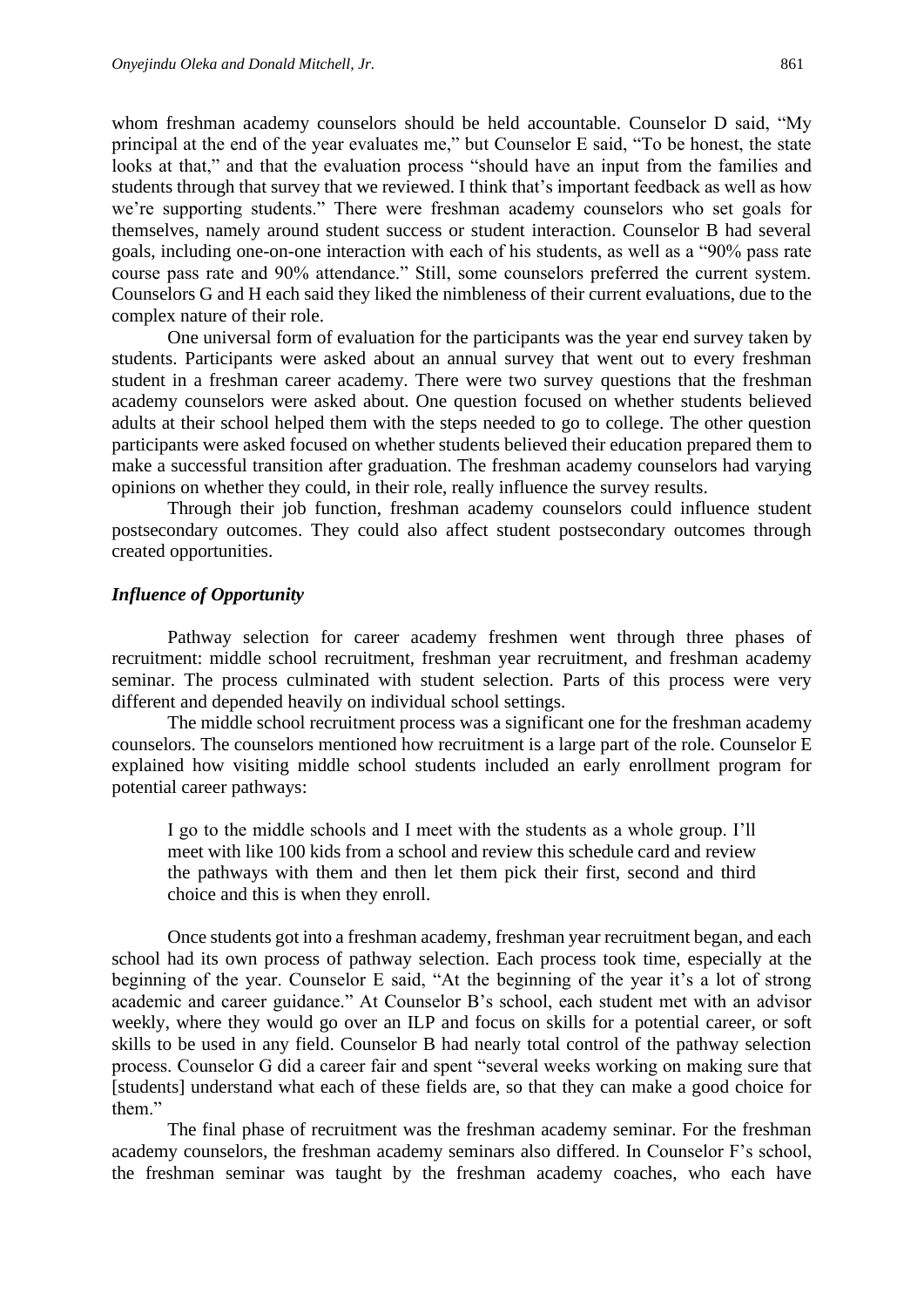approximately 170 students. Counselor F believed the freshman academy coaches were able to help the students who were already college-ready students in a different way:

Out of the 165, 40 to 50 of them are what we consider advanced program, who are most likely on the college track. Okay, so are they going to  $-$  even if they choose welding, or CAD, architecture, or graphic design – are they really going to do that for the rest of their life? Maybe, maybe not. But at least they can get a better job while they're in college to help pay for that college. That's the way we promote it.

Counselor B took a different approach and focused on providing as much information as possible to students during their freshman academy seminars so they could make an informed decision. Once the recruitment process was completed, freshman academy counselors had varying degrees of ability and interest regarding influencing students' pathway selections beyond the student actually making a pathway choice within the pathway selection model.

The pathway selection model at each school, and the freshman academy counselor's ability to influence a students' pathway, was largely dependent on the individual authority of each freshman academy counselor to manage selection of pathways for students. Counselor B was prideful about the system his school had regarding pathway selection. He declared, "Our system is a little bit different. I'll let every kid here choose which pathway, and which academy they want to be in. I make sure that you get your first choice." Counselor C, who also seemed to have significant authority over the process, expressed that she would be comfortable moving a student out of a pathway if they did not get along with a certain teacher. Counselor F called herself the gatekeeper of student pathway selection. The label seemed to reference a gatekeeper as a way to ensure equity among pathways.

Freshman academy counselors can influence low-income students through their job function and the opportunity of the career pathway selection process. They can also be influential as social capital.

#### *Influence as Social Capital*

The participants saw the importance of choosing a career pathway from a functional perspective, as well as how that pathway would set up their low socioeconomic students for success. The freshman academy counselors were also interested in providing foundational skills for their students so their students would be equipped with skills that could last them a lifetime. Counselor C discussed drilling down on what students wanted to do and then explained how she used that to help them:

First, I asked them what are they thinking about doing. Do you like working with your hands? Do you like helping people? What do you see yourself doing now? So, we'll just go down that path. I also try to connect them with programs.

Another benefit of freshman academy counselors encouraging skill development was the potential economic advantage those skills could lend low socioeconomic students. Many freshman academy counselors saw economic potential as a way to help their low socioeconomic students. Counselor A expressed a desire to try to influence low socioeconomic students and help them recognize how their interests could lead to economic gains:

I have a student interested in being a plumber, but his uncle said it was a grunt job and he shouldn't do it. I was like wait a minute. I just paid a man like \$400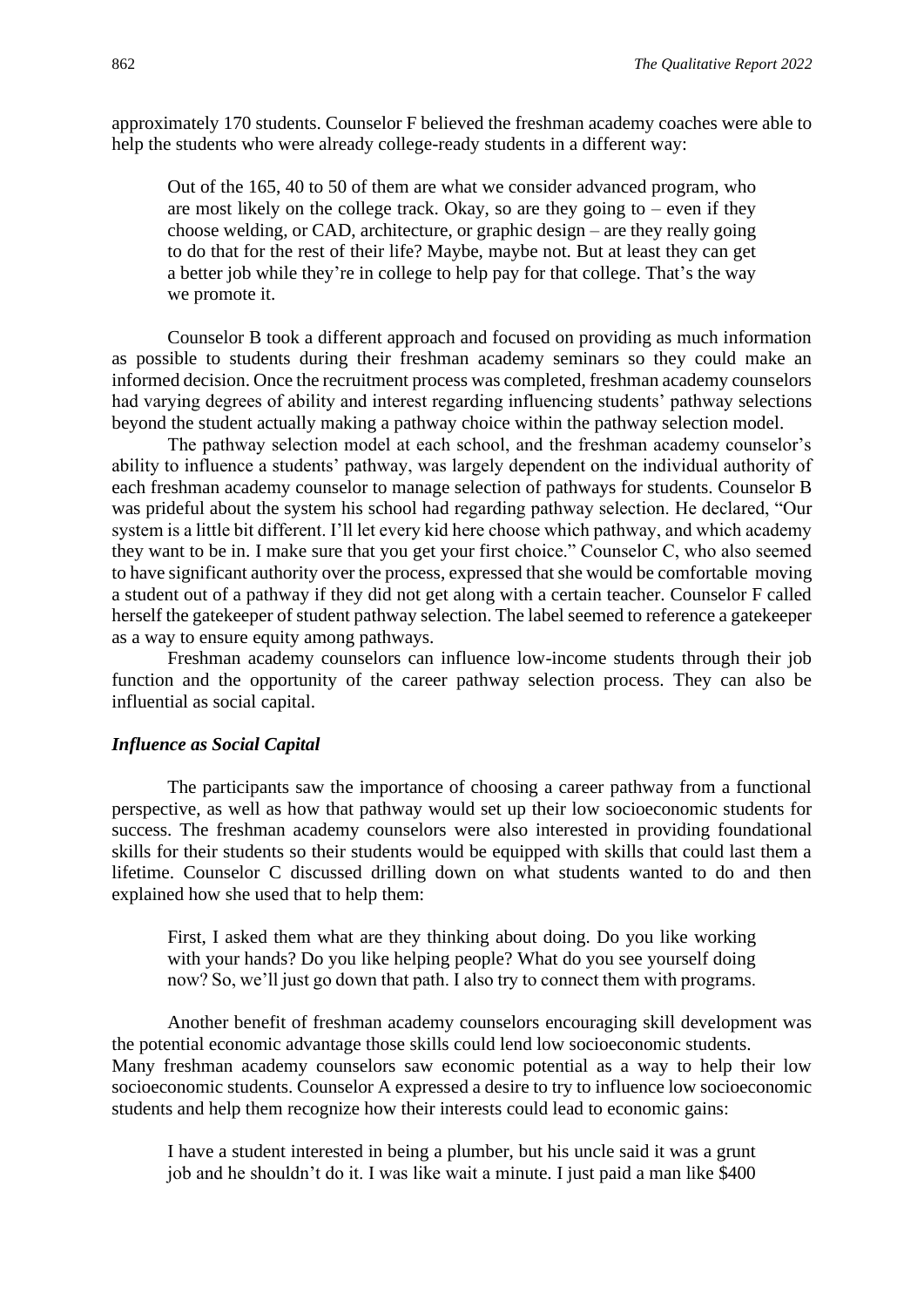to come fix my toilet. I was like, this is a gold mine opportunity. You know, we are always gonna have to pay someone to come and fix our air conditioning, come and fix our pipes. So, I really helped him – actually got him to go shadow. So, he's on the right path.

When asked explicitly about low socioeconomic students, Counselor B talked about the importance of building relationships and then walking that student through the pathway selection process for the purpose of finding a career that pays well. He said, "I gotta bring the kids to take an interest inventory and start thinking about careers and the need for that job in the community; you know, how much money the occupation makes." While freshman academy counselors provided support for students regarding their economic potential, socio-emotional support was also a critical type of support that students need.

One of the complexities of the freshman academy counselor position was how focused it was on non-academic, non-career activity for every student, regardless of socioeconomic status. The counselors talked a lot about how they filled a nurturing and even mothering role, with Counselor A explaining, "So, because I have freshmen, a lot of my time is that emotional piece. I feel like a lot of my job is more mothering than it is the academic piece." When asked if helping freshmen figure out their postsecondary plans was a significant portion of the job, Counselor E explained the non-academic ways freshman academy counselors can be supportive. She said, "It's trying to advocate for them, like their mother or their supporter or holding them accountable or telling them when I'm disappointed or have high expectations for them to do the right thing." This was now part of the role, as a large portion of what freshman academy counselors did was act as a comprehensive resource for students and their related issues.

Another way the freshman academy counselors discussed how they acted as social capital and merged the socio-emotional support aspects of their roles was through their work with outside groups who also have academic, social, and behavioral goals. Tolerance of each student was also a key aspect of providing socio-emotional support. Counselor H said, "Students really don't have a choice but to have a good relationship with me. That's the expectation. So, one thing is just accepting them for who they are and for where they are. Not being judgmental." Through this commitment to student skill development, economic gains, and socio-emotional support, freshman academy counselors were able to act as social capital to inspire hope in the future. The counselors believed that a lot of their role was helping students understand where they want to go and then helping them get there. Counselor G explained, "That's going to be the foundation of if they apply for college or a trade school. They're going to look at that transcript." There were many ways freshman academy counselors acted as social capital and provided influence over low socioeconomic students. That influence was often determined by how the freshman academy counselor understood their students, the context of the school environment, and the freshman academy counselors themselves.

#### **Discussion**

Our findings indicate that the freshman academy counselor is a summation of the individual in the role, the school where that person is positioned, and the resources that school has regarding low socioeconomic opportunities. Our findings also explain that the bias that freshman academy counselors exhibit regarding their perception of low socioeconomic students, particularly when considering how race and class may influence low socioeconomic students, could sway how they support their low socioeconomic students' college and career opportunities. Finally, our findings offer the analysis that freshman academy counselors balance the type of influence they display regarding low socioeconomic students'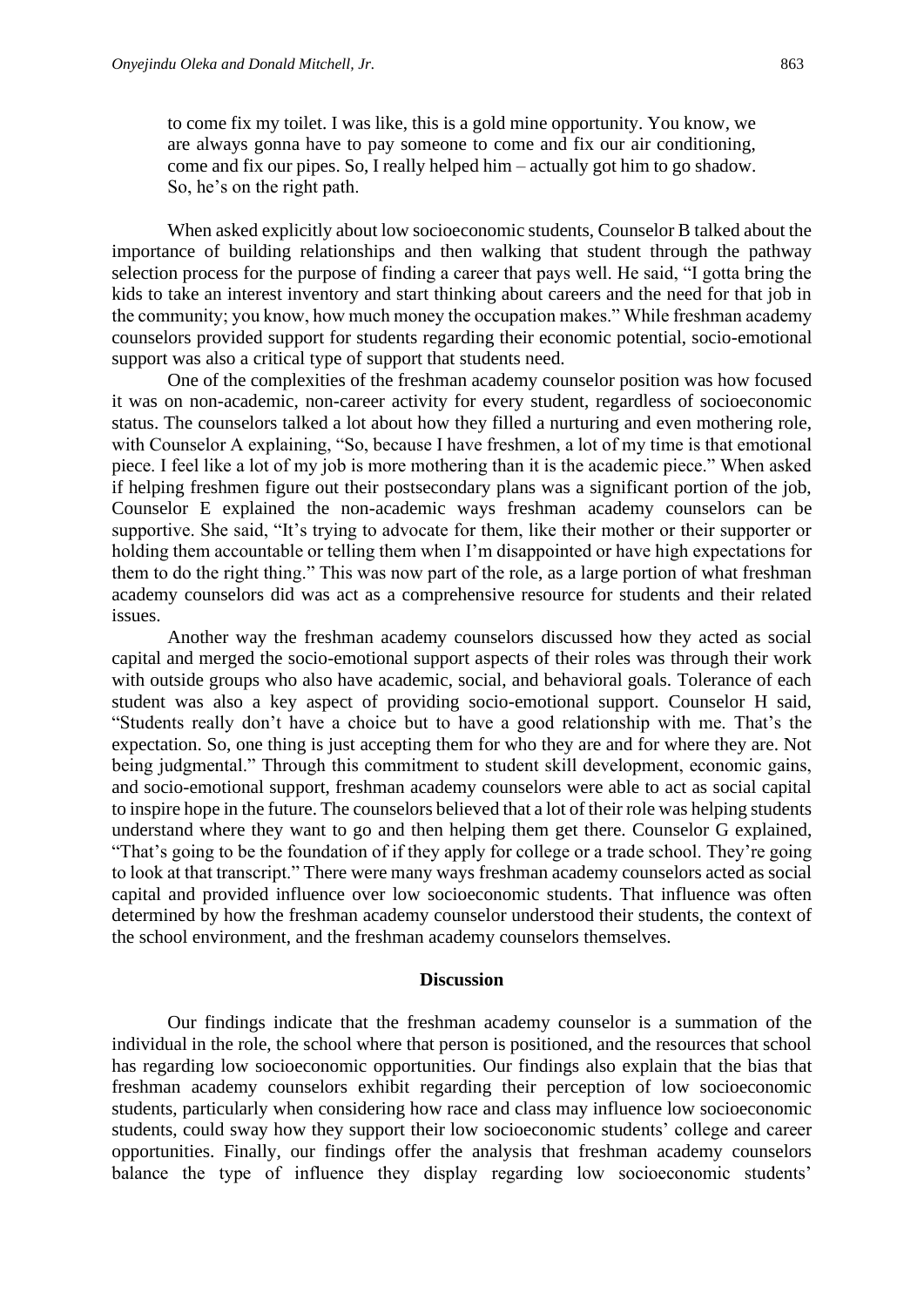postsecondary opportunities. Our conclusions were pulled from the findings are based on the research questions for the study.

The counselors themselves, the school resources, and the student demographics each mattered when determining how a counselor may have acted as social capital for low socioeconomic students regarding their postsecondary opportunities. In the context of the full findings and the theoretical framework, this conclusion suggested that how a counselor utilized their own being to facilitate information, offer credibility, or influence decision makers through social capital (Lin, 1999) was dependent upon what information they themselves were familiar with, what credibility their resources may have offered, and what decision makers they may have had access to influence. It did not mean that freshman academy counselors could not achieve the JCPS freshman academy theory of action (JCPS, 2018c; JCPS 2018d). Freshman academy counselors from District One were still able to influence a sense of belonging for lowincome students, as well as create opportunities for personal and career development for their students.

Several counselors mentioned their personal narrative when they explained why they became counselors to begin with; the inequity of school resources also seemed to influence how each counselor conducted their postsecondary preparation responsibilities. Student load was different at each school, too, which many counselors acknowledged had an effect on their decision making and prioritization. The findings that supported this conclusion were also consistent with the literature on this topic.

Our findings indicate that when freshman academy counselors did not know how success was defined – either for themselves or their students – they created their own measures of success. This contributed to inconsistencies throughout District One regarding freshman academy counselor expectations regarding influencing low socioeconomic students' postsecondary opportunities. Within the full context of the findings, this conclusion showed the independence and uniqueness of each freshman academy counselor and their institutions may have made it more difficult to truly recognize potential resource inequities that may have existed between academies within District One.

Similarly, considering Lin's (1999) theory of social capital, lack of district-level standards could have eroded credibility for a freshman academy counselor if that counselor was at a school that was under-resourced or unaware of its low focus on postsecondary opportunities for low-income students compared to its peers. Likewise, viewing the findings through the lens of the JCPS freshman academy theory of action (JCPS, 2018b; JCPS 2018c), which was also part of this study's theoretical framework, showed that the inconsistency of resources and knowledge could have made it more difficult for freshman academy counselors to measure a student's sense of belonging or their personal and career skills. It did not mean, though, that freshman academy counselors did not work to provide postsecondary opportunities for their low-income students. It meant that some freshman academy counselors may have made it a different level priority than their peers without knowing it.

Freshman academy counselors within District One did not have agreement on the importance of students' postsecondary career goals as an aspect of their job. Our findings also revealed that freshman academy counselors were not evaluated by the same system, in the same manner, or even within the same time period. This created inconsistency with the postsecondary preparation services each freshman academy counselor provided to their students.

Hill (2011) called the high school college counseling system a core piece of the infrastructure of the student support system in high school, defining infrastructure in large part as the strategies and practices to get students toward postsecondary goals. Not having a clear infrastructure in place throughout District One for the freshman academy counselor role could be one of the causes of the inconsistency in norms and standards. Engberg and Gilbert (2013)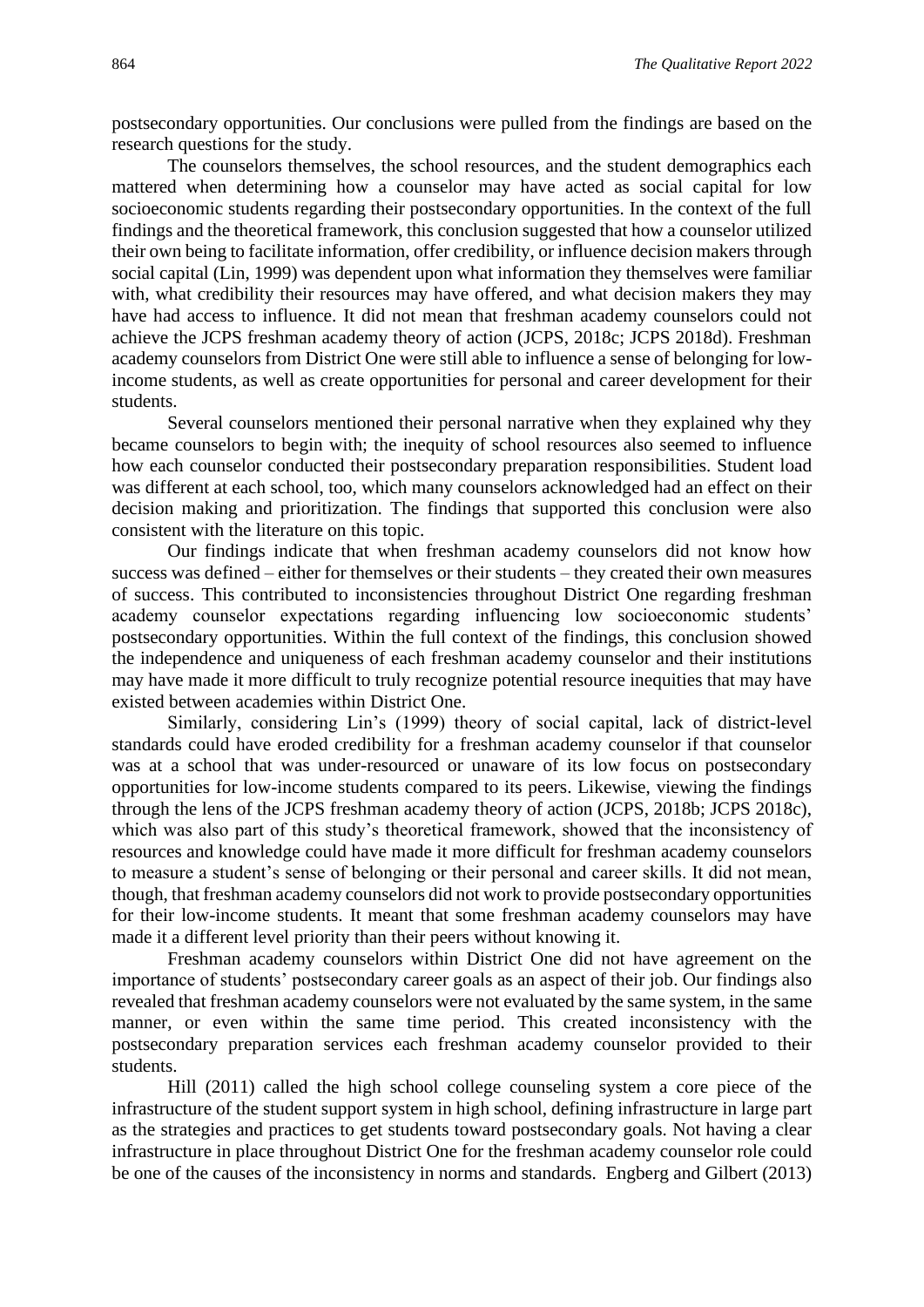mentioned how students attending majority low socioeconomic schools often do not receive as much college counseling as their peers. Given the inequity in resources that seemed to exist among the freshman academy counselors who participated in this study, differing levels of postsecondary preparation and resources could be one of the consequences of a lack of systemwide norms and standards.

Our findings highlight that freshman academy counselors agreed that the socioeconomic status of a student was a condition that freshman academy counselors must contend with, but there remained conflict over how to deal with this condition. Specifically, viewed within the context of the JCPS rubric for freshman academies and the JCPS freshman academy theory of action (JCPS, 2018b, 2018c), there was debate among the positions of the freshman academy counselors on whether or not low socioeconomic students needed additional supports on academic knowledge and skills, and sense of belonging. It did not mean, however, that freshman academy counselors did not attempt to facilitate information to their low socioeconomic students or influence decision makers on their behalf, as Lin's (1999) network theory of social capital described. It meant that the freshman academy counselors did so explicitly from the perspective of attempting to provide financial or economic gain for their low socioeconomic students.

The freshman academy counselors believed that providing financial resources for low socioeconomic students was critical, but there were differing opinions on what to do beyond financial support. Some counselors thought that low socioeconomic students, by definition, experienced more trauma and challenges and needed additional wraparound supports to deal with those challenges. Other counselors did not have that opinion and even resented the idea. Historically, this fits the narrative of the counselor as a gatekeeper, choosing what opportunities and resources are offered to which students (McDonough, 2005). This historic use of the counselor role could be what drove some of the freshman academy counselors who participated in this study to determine that non-financial supports did not need to go to low socioeconomic students any more than other students. Furthermore, counselors have received scrutiny in the past for how they have rendered their services disparately to different student groups (Bryan et al., 2015). Consequently, this conclusion from our findings has the potential to create a dichotomy of outcomes and expectations for low socioeconomic students, depending on the socioeconomic philosophy of their freshman academy counselor. This was important for the final conclusion derived from our findings, which was that counselors were a form of social capital for low socioeconomic students.

High school counselors were a form of social capital for low-income students, and likely provided access to postsecondary opportunities that low socioeconomic students otherwise might not have access to. In the full context of the findings and theoretical framework, this conclusion demonstrated that social capital was manifested in many different ways by the freshman academy counselors who participated in the study, but each way remained true to Lin's (1999) theory of social capital. This conclusion also suggested that the JCPS freshman academy theory of action (JCPS, 2018b, 2018c) could be foundational for District One freshman academy counselors, as each demonstrated a commitment to being a form of social capital that created a sense of belonging and helped improve student academic, personal, and career opportunities. While this conclusion indicates each freshman academy counselor operated as a form of social capital, it does not indicate that each did so the same way for students.

With the varying degrees of influence that freshman academy counselors had on the career selection process in career academies in District One, each of the efforts to recruit, diversify, select, or directly choose pathways for freshmen seemed to guide what students might do after high school. Each freshman academy counselor believed in using their being as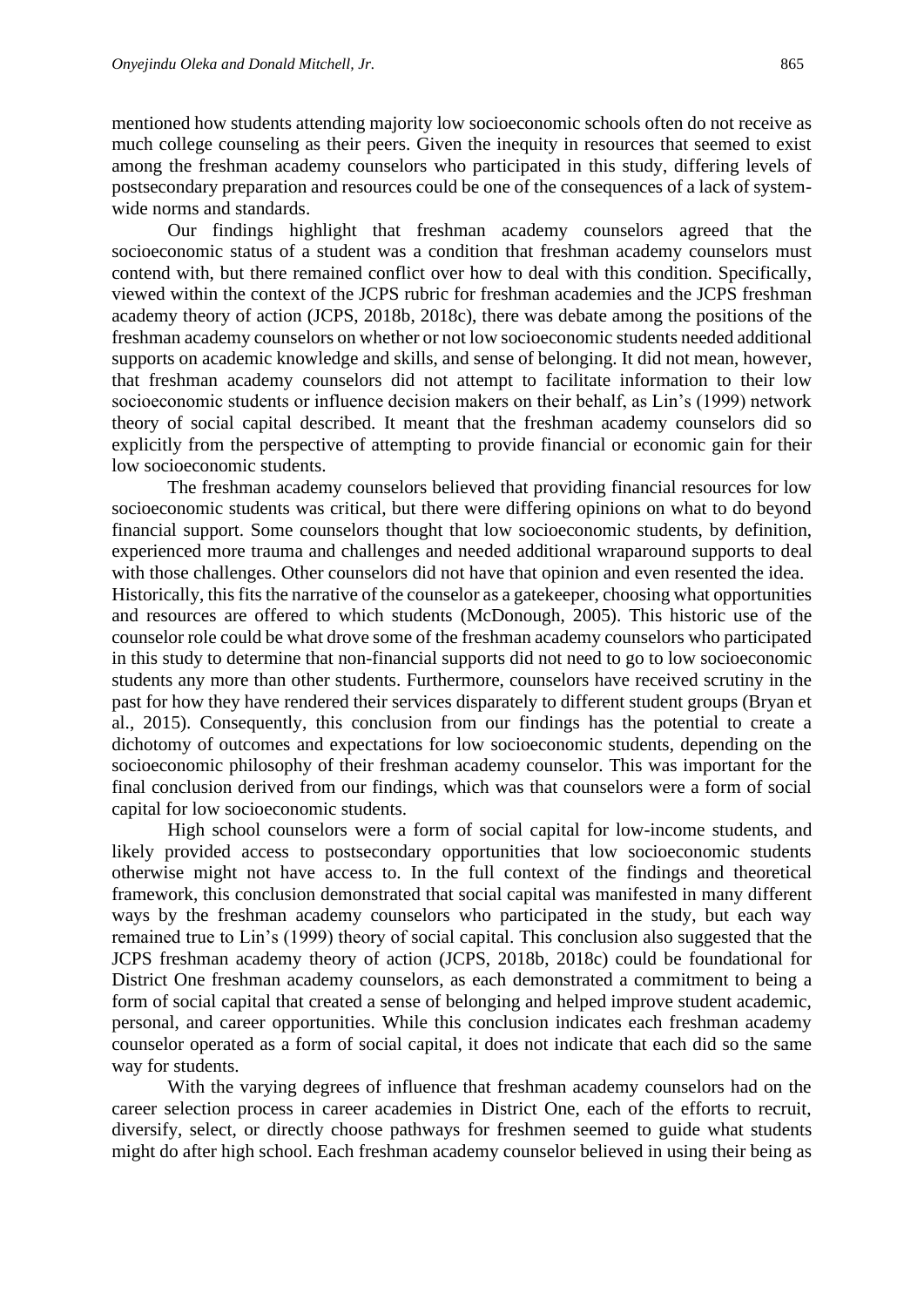social capital for economic gains for low-income students, and socio-emotional support for all students.

The participants also mentioned how their work to professionally develop students could positively impact long term financial earnings, which the literature mentioned as an aspect of social capital. A. Cox (2016) explained that social capital is utilizing a social network to provide access to support, information, and resources that an individual can use to gain employment, an academic credential, or deal with difficult decisions. As the freshman academy counselors who participated in this study demonstrated their willingness to act in this way for their students, long term financial success for low socioeconomic students could be a potential consequence for the actions of the freshman academy counselors who act as a form of social capital.

We did not conduct the study without limitations. A limitation for this study was that F/RL is not a perfect marker for low socioeconomics or low-income students, given that students who receive it can be up to 185% above the poverty threshold (National Center for Education Statistics, 2015). Since this article focused explicitly on freshman career academy counselors and their influence on low socioeconomic students, not including race/ethnicity as a deeper part of that analysis was also a limitation. Often, there are overlaps in educational outcomes between low socioeconomic students and students of color (Almeida, 2016; R. Cox, 2016; Murillo et al., 2017; Welton & Williams, 2015). However, including race/ethnicity could be an opportunity for future research on how freshman career academy counselors influence low socioeconomic students of color. Still, the conclusions derived from the findings produced implications for practice for District One to consider.

#### **Implications for Practice**

#### *Consider a Standardized Evaluation System for Academy Counselors*

A conclusion gathered from the findings was how counselors in District One were not evaluated in a consistent, system-wide fashion. An implication for practice within District One is that the district should consider creating a standardized evaluation system for academy counselors generally or freshman academy counselors specifically. Strear et al. (2019) provide a nationwide resource outlining existing counselor evaluation practices and guidelines. District One could use this analysis as an outline for a potential district-wide evaluation system for counselors. This may help create a system around the freshman academy counselor position.

### *Develop a Professional Development Seminar on Role Expectations for Existing Academy Counselors*

Our findings showed a lack of district-wide consistency among expectations for freshman academy counselors. As an implication for practice, District One may decide if or how they want to address this issue. One way for the district to address this challenge would be to develop a professional development course on expectations of the role for existing academy counselors generally or freshman academy counselors specifically. This could create a standard of success that all academy counselors could operate from in their daily tasks, particularly on postsecondary opportunities for low socioeconomic students, as well as the basis from which administrators could conduct evaluations. This seminar could be developed internally through the district or in conjunction with a local postsecondary institution.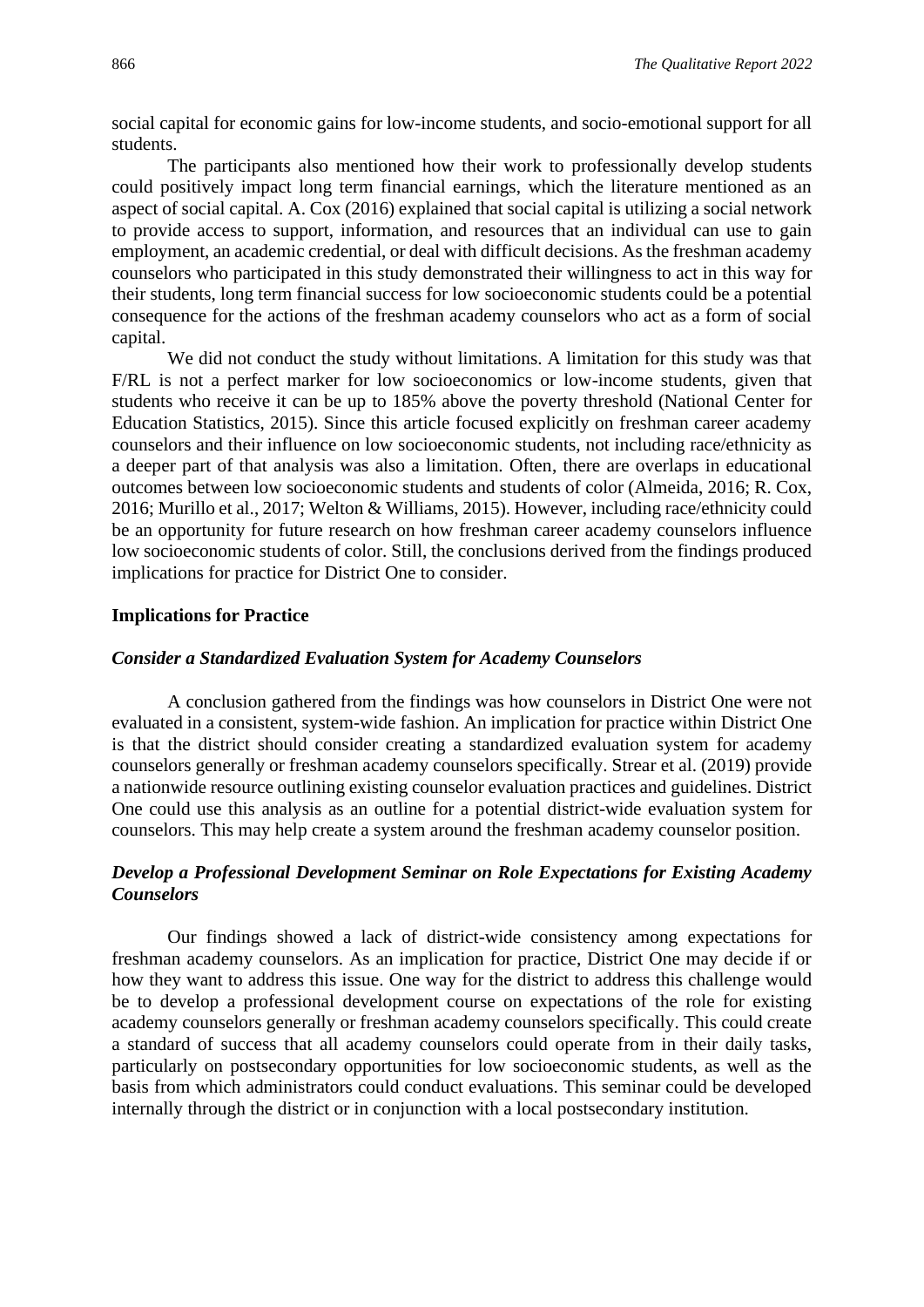#### *Develop Postsecondary Curriculum on the Counselor's Role in a Career Academy*

Our findings highlighted that there is a lack of clarity regarding what success looks like for freshman academy counselors. A potential implication for practice is that District One may decide to clarify success for future academy counselors in general or freshman academy counselors specifically. To achieve this goal, District One could work with a local postsecondary institution to develop curriculum on the counselor's ideal role in a career academy, particular regarding college and career opportunities for low socioeconomic students, for collegiate students studying to become counselors. This resource could provide standardized training for a portion of incoming academy counselors.

#### **Recommendations for Future Research**

#### *Deeply Analyze the Intersection of Race/Ethnicity and Socioeconomic Status*

A potential future study could focus on the intersection of race/ethnicity and socioeconomics among students and how that affects counselors' influence on postsecondary opportunities for their students. Each of the schools in this analysis had a majority of low socioeconomic students; some were also schools with a majority of students of color. Analyzing the perceptions of the academy experience of counselors and low socioeconomic students who are also student of color could provide useful findings for District One.

#### *Review the Perception of Counselors as Social Capital from the Student Perspective*

This study focused on a systems-level analysis by talking explicitly with counselors about their perceptions of low socioeconomic students regarding postsecondary opportunities. Talking to low socioeconomic students on how they perceived the social capital capacity of their freshman academy counselors would provide an analysis over the same system but from a different perspective. That perspective could provide value in assessing how counselors influence low socioeconomic students' college and career opportunities.

#### **References**

- Almeida, D. J. (2016). Low-income Latino students and California's early assessment program: The role of sensemaking in the college readiness program. *Journal of Hispanic Higher Education*, *15*(4), 310-339. https://doi.org/10.1177/1538192715612549
- Baxter, P., & Jack, S. (2008). Qualitative case study methodology: Study design and implementation for novice researchers. *The Qualitative Report*, *13*(4), 544-559. https://doi.org/10.46743/2160-3715/2008.1573
- Belasco, A. S. (2013). Creating college opportunity: School counselors and their influence on postsecondary enrollment. *Research in Higher Education*, *54*(7), 781-804. https://doi.org/10.1007/s11162-013-9297-4
- Bodenhorn, N., Wolfe, E. W., & Airen, O. E. (2010). School counselor program choice and self-efficacy: Relationship to achievement gap and equity. *Professional School Counseling*, *13*(3), 165-174. https://doi.org/10.1177/2156759x1001300304
- Bryan, J., Young, A., Griffin, D. C., & Henry, L. M. (2015). Preparing students for higher education: How school counselors can foster college readiness and access. In J. L. DeVitis & P. Sasso (Eds.), *Higher education and society* (pp. 149-172). Peter Lang.
- Cholewa, B., Burkhardt, C. K., & Hull, M. F. (2015). Are school counselors impacting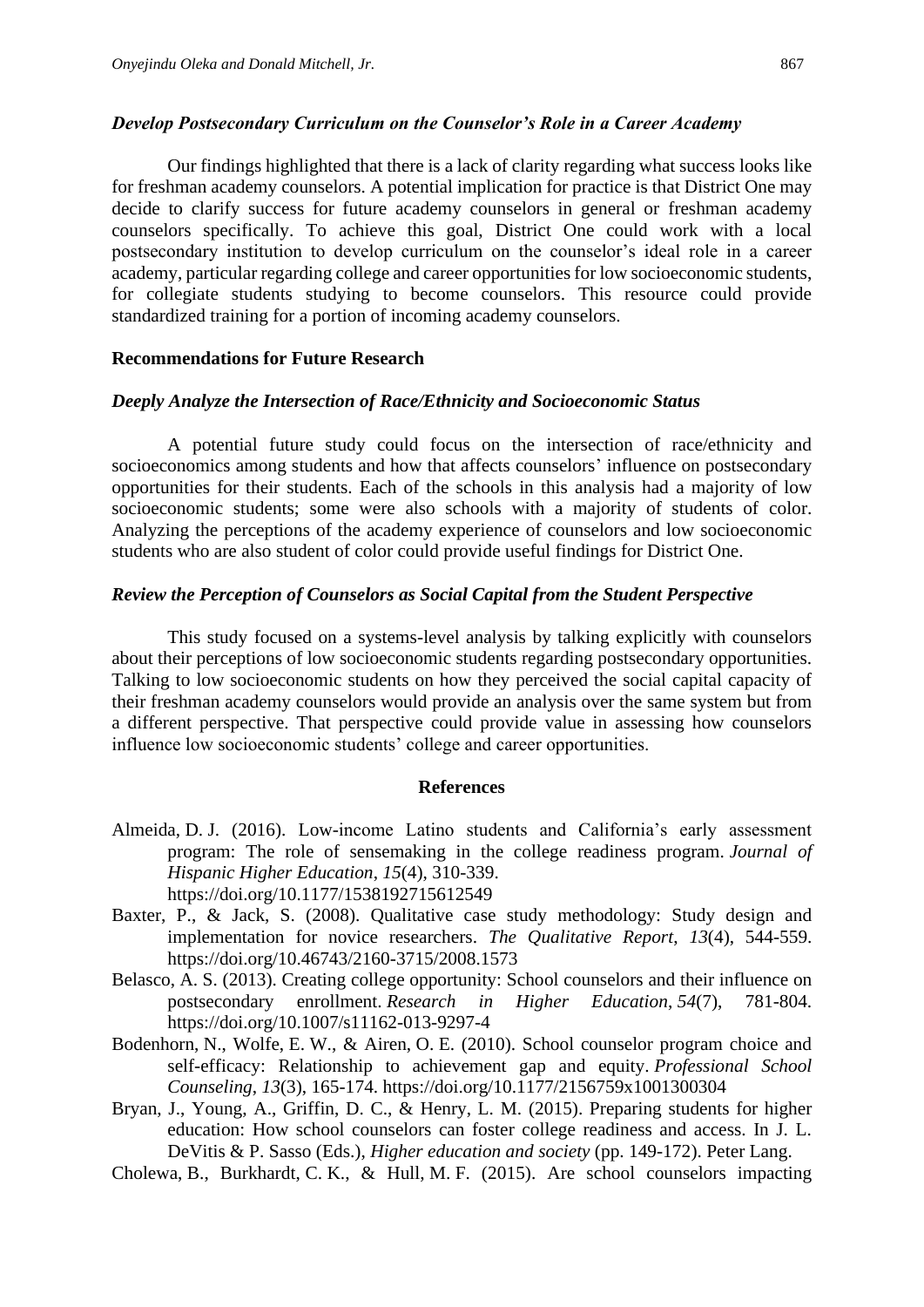underrepresented students' thinking about postsecondary education? A nationally representative study. *Professional School Counseling*, *19*(1), 144-154. https://doi.org/10.5330/1096-2409-19.1.144

- Cooper, B. S., & Mulvey, J. D. (2015). Connecting education, welfare, and health for American families. *Peabody Journal of Education*, *90*(5), 659-676. https://doi.org/10.1080/0161956x.2015.1087776
- Cox, A. B. (2016). Cohorts, "siblings," and mentors: Organizational structures and the creation of social capital. *Sociology of Education*, *90*(1), 47-63. https://doi.org/10.1177/0038040716681053
- Cox, R. D. (2016). Complicating conditions: Obstacles and interruptions to low-income students' college "choices." *The Journal of Higher Education*, *87*(1), 1-26. https://doi.org/10.1353/jhe.2016.0005
- Creswell, J. W., & Poth, C. N. (2018). *Qualitative inquiry and research design: Choosing among five approaches* (4th ed.). SAGE.
- Deslonde, V., & Becerra, M. (2018). High school counselors' influence on low socioeconomic students' college enrollment. *Journal of School Counseling, 16.*
- Engberg, M. E., & Gilbert, A. J. (2013). The counseling opportunity structure: Examining correlates of four-year college-going rates. *Research in Higher Education*, *55*(3), 219- 244. https://doi.org/10.1007/s11162-013-9309-4
- Evan, A. J., Burden, F. F., Gheen, M. H., & Smerdon, B. A. (2013). Explaining variability in high school students' access to and enrollment in career academies and career theme clusters in Florida: Multi-level analyses of student and school factors. *Career and Technical Education Research*, *38*(3), 211-243. https://doi.org/10.5328/cter38.3.211
- Hill, L. D. (2012). Environmental threats to college counseling strategies in urban high schools: Implications for student preparation for college transitions. *The Urban Review*, *44*(1), 36-59. https://doi.org/10.1007/s11256-011-0181-2
- Jefferson County Public Schools. (2017a). *Academies of Louisville | JCPS*[.](https://www.jefferson.kyschools.us/academies-louisvill) [https://www.jefferson.kyschools.us/academies-louisville](https://www.jefferson.kyschools.us/academies-louisvill)
- Jefferson County Public Schools. (2017b). *Academies of Louisville FAQs*. *JCPS.*  [https://www.jefferson.kyschools.us/sites/default/files/FAQ%20Academies%20of%20](https://www.jefferson.kyschools.us/sites/default/files/FAQ%20Academies%20of%20Louisville.pdf) [Louisville.pdf](https://www.jefferson.kyschools.us/sites/default/files/FAQ%20Academies%20of%20Louisville.pdf)
- Jefferson County Public Schools. (2018a). *Counseling & guidance | JCPS*. https://www.jefferson.kyschools.us/department/counseling-guidance
- Jefferson County Public Schools. (2018b, December 18). *Freshman academy rubric for success*.

https://drive.google.com/file/d/1Zffn\_CvEECo2Cv5wcl01WZ9riMcs6ZzA/view

- Jefferson County Public Schools. (2018c, December 18). *Frosh academy theory of action*. https://drive.google.com/file/d/1I068otMyIgK\_klq\_0ewmYJYFbqaHq4wQ/view
- Lin, N. (1999). Building a network theory of social capital. *Connections*, *22*(1), 28-51. <https://pdfs.semanticscholar.org/16a9/441c05a3bb9e359c868dde882889c6ef8df9.pdf>
- McDonough, P. M. (2005). *Counseling and college counseling in America's high schools*. <https://schoolturnaroundsupport.org/resources/counseling-and-college-counseling>
- Murillo, M. A., Quartz, K. H., & Del Razo, J. (2017). High school internships: Utilizing a community cultural wealth framework to support career preparation and college-going among low-income students of color. *Journal of Education for Students Placed at Risk*, *22*(4), 237-252. https://doi.org/10.1080/10824669.2017.1350182
- Merriam, S. B., & Tisdell, E. J. (2016). *Qualitative research: A guide to design and implementation* (4th ed.). Jossey-Bass.
- The National Career Academy Coalition. (2013). *National standards of practice for career academies*.